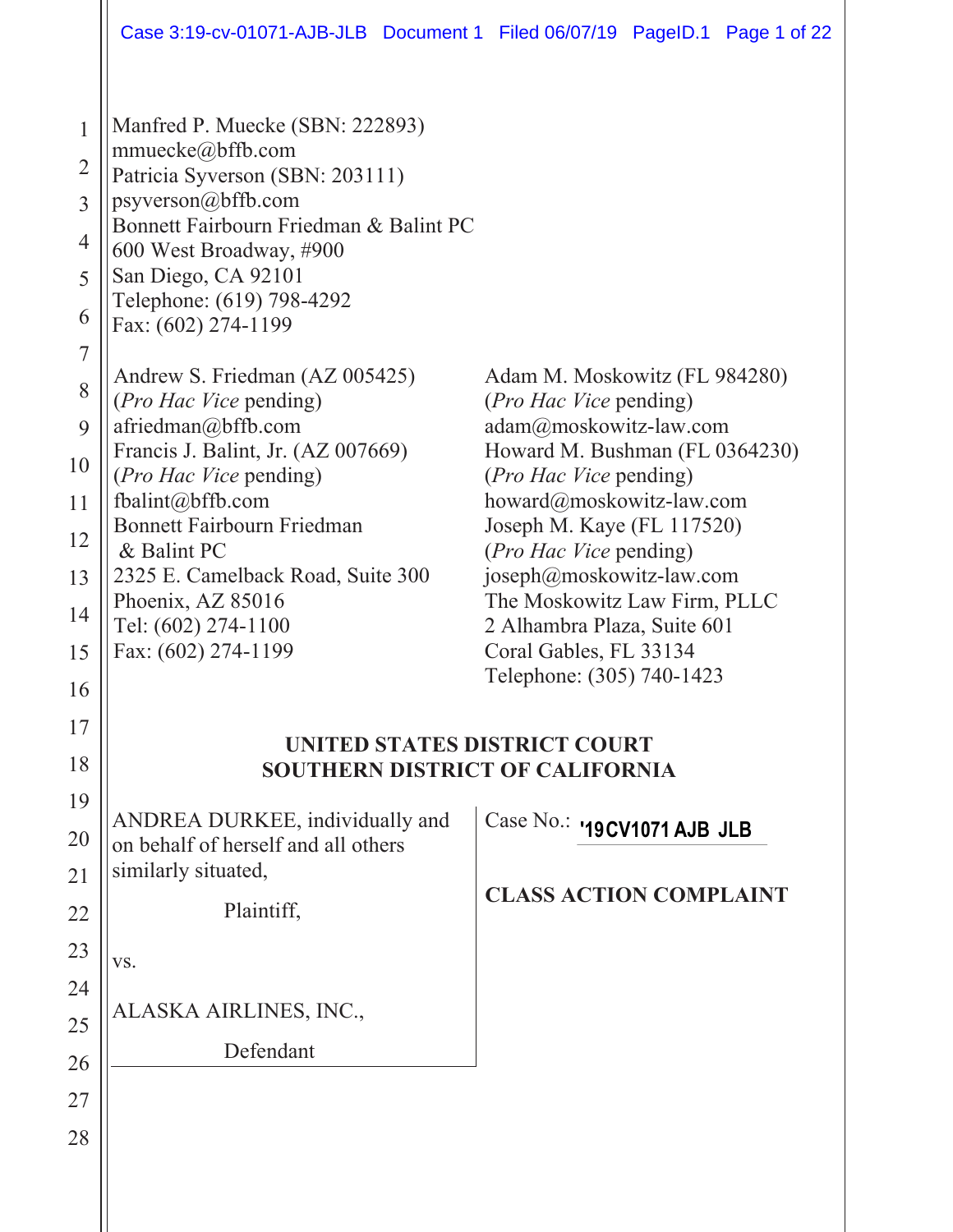For her Complaint against Defendant Alaska Airlines, Inc. ("Alaska"), Plaintiff Andrea Durkee ("Plaintiff"), on behalf of herself and all others similarly situated, by her undersigned attorneys, alleges as follows:

### **INTRODUCTION**

1. This putative class action involves Alaska's solicitation of the sale of travel insurance products to its passengers. At the point of air travel purchase on its website, Alaska strongly encourages its passengers to purchase the travel insurance from its "preferred provider" Allianz Global Assistance ("AGA"), a subsidiary of Allianz SE. Indeed, a prospective Alaska passenger cannot purchase a ticket from Alaska without affirmatively electing to purchase or to decline the travel insurance product through AGA.

 $2.$ In connection with such offer and sale of such third-party travel insurance products by AGA, Alaska simultaneously represents itself (a) to be acting as the Alaska passenger's agent, and (b) to be serving no role beyond communicating AGA's separate offer of the travel insurance products.

 $3.$ Specifically, Alaska in its Contract of Carriage represents that, to the extent it "makes arrangements for a Passenger with any third party to provide any services other than Carriage by air...," such as the purchase of travel insurance services from third-party provider AGA, Alaska agrees to serve as the "Passenger's agent."

 $4.$ On its website, meanwhile, Alaska describes "two easy ways to purchase travel insurance," either (a) "Get it while buying your ticket," or (b) "Add it after buying your ticket." Regardless, the solicited passenger is compelled to elect whether to purchase travel insurance from AGA when completing purchase of air travel directly from Alaska via Alaska's website. Pointedly, Alaska specifically confirms (a) that the travel insurance coverage is being "recommended, offered and sold" not by Alaska, but by AGA, and (b) that Alaska itself is not providing or underwriting any travel insurance product.

 $\mathbf{1}$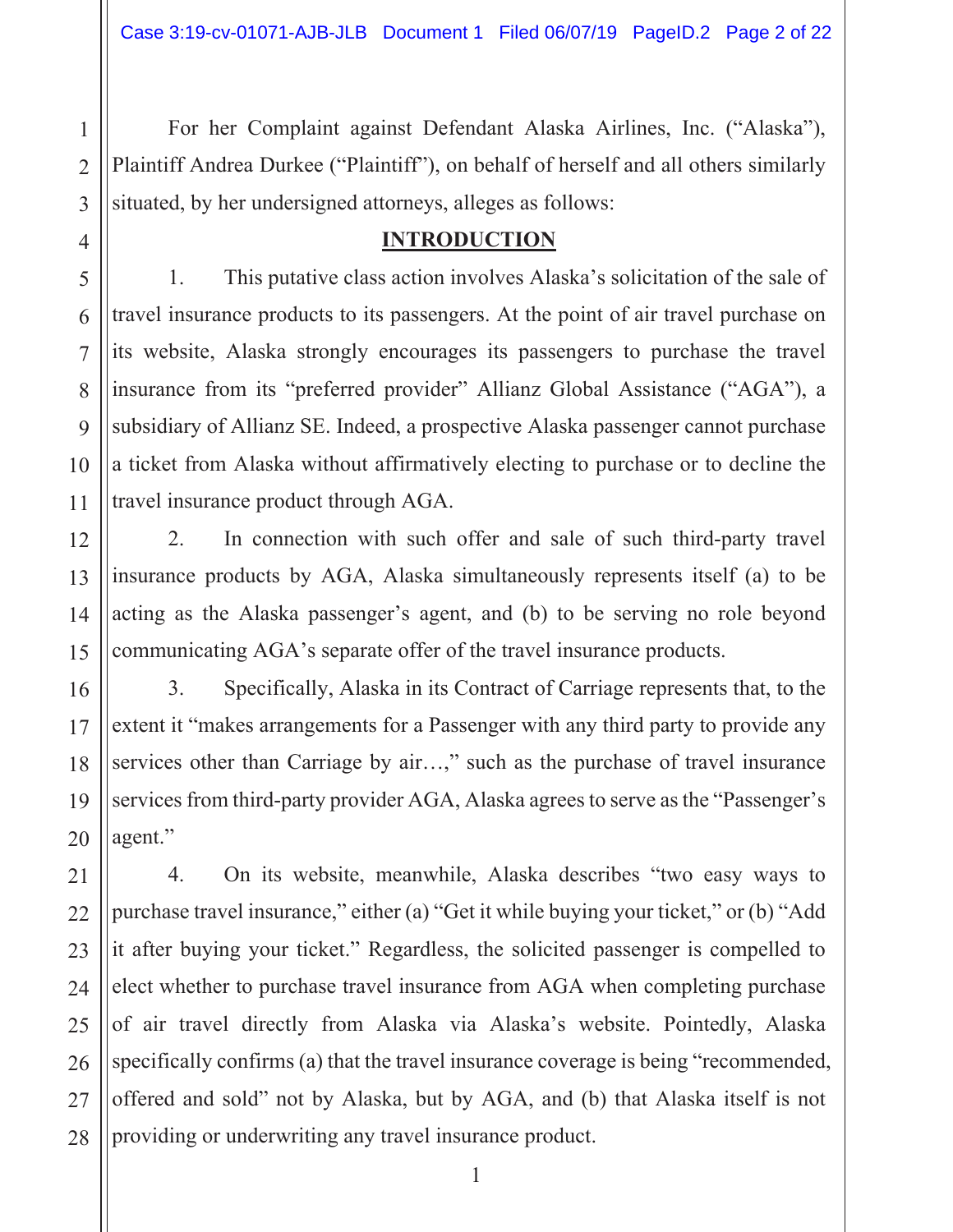5. When the Alaska passenger agrees to purchase the travel insurance product at checkout on Alaska's website, the purchase price – although paid through Alaska  $-$  is set out as a distinct line item on the purchaser's credit card statement. This directly contrasts with the base fare and other related add-ons, such as seat upgrades, which are provided by Alaska and are included in the total amount charged by Alaska.

Accordingly, a reasonable Alaska passenger like Plaintiff is given the 6. impression that, although payment is being made through Alaska as the passenger's agent, the travel insurance product is being purchased from AGA at the pass-through cost. This, it turns out, is very much a false impression.

7. Unbeknownst to the purchaser, the price of the travel insurance product is materially increased to fund the payment of an undisclosed commission or kickback to Alaska. Nowhere does Alaska disclose in its ticket contract or on its website that the purchase price of the travel insurance product includes a payment to Alaska.

Accordingly, consumers like Plaintiff pay materially more for the 8. travel insurance product than they otherwise should have, since AGA pays a significant portion of the premium to Alaska as undisclosed remuneration.

To the extent Alaska is acting as the Alaska passenger's agent in 9. connection with the sale of the travel insurance services, its receipt of the undisclosed payments in connection with the travel insurance products constitutes a breach of the universally recognized fiduciary duties due from agent to principal. Under principles of agency law so widely accepted as to be codified in the Restatement of Law, an agent who, without the knowledge of the principal, receives a material benefit in connection with, or because of, a transaction conducted for the principal, has a duty to pay that benefit over to the principal even though otherwise it has acted with perfect fairness to the principal and violates no duty of loyalty in receiving the amount. Restatement Agency (Third) 8.02, cmt. e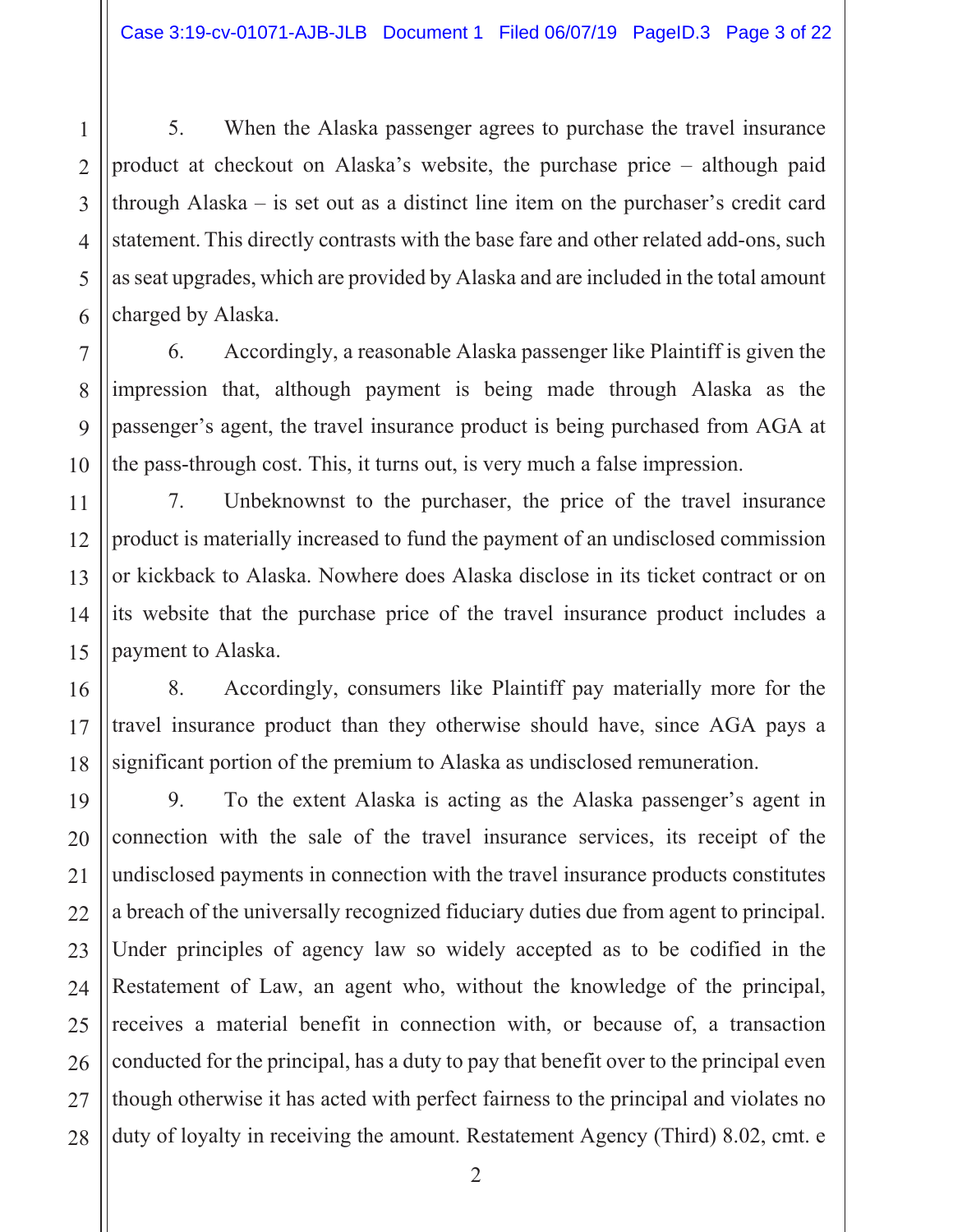("The principal may recover any material benefit received by the agent through the agent's breach, the value of the benefit, or proceeds of the benefit retained by the  $agent."$ ).

Alternatively, Alaska's receipt of the undisclosed remuneration on the 10. travel insurance products constitutes an unfair and deceptive business practice, warranting restitution under California's Unfair Competition Law ("UCL"), Cal. Business & Professions Code §17200 *et seq.*, in the amount of such undisclosed kickbacks.

### **PARTIES**

11. Plaintiff is a resident of the state of California, currently residing in San Diego, California.

12. For diversity purposes, Plaintiff is a citizen of California.

Alaska is a Delaware corporation and subsidiary of Alaska Air Group, 13. Inc., with its headquarters and principal place of business in Seattle, Washington.

14. For diversity purposes, Alaska is a citizen of Washington.

### **JURISDICTION AND VENUE**

15. This Court has subject-matter jurisdiction over this class action under 28 U.S.C. $\S$ 1332(d)(2)(A) because the proposed Class consists of 100 or more members and the aggregated claims of the individual Class members exceed the sum or value of \$5,000,000, exclusive of costs and interest. Additionally, at least one Class member is a citizen of a State different than Alaska.

16. Venue is proper in this District pursuant to 28 U.S.C. §1391 because the challenged practices are alleged to have been committed in this District and Alaska regularly conducts business in this District.

### **FACTUAL ALLEGATIONS**

Alaska Voluntarily Assumes an Agency Relationship with **Respect to Services other than Carriage by Air** 

 $\mathbf{1}$ 

 $\overline{2}$ 

 $\overline{3}$ 

 $\overline{4}$ 

5

6

 $\overline{7}$ 

8

9

10

11

12

13

14

15

16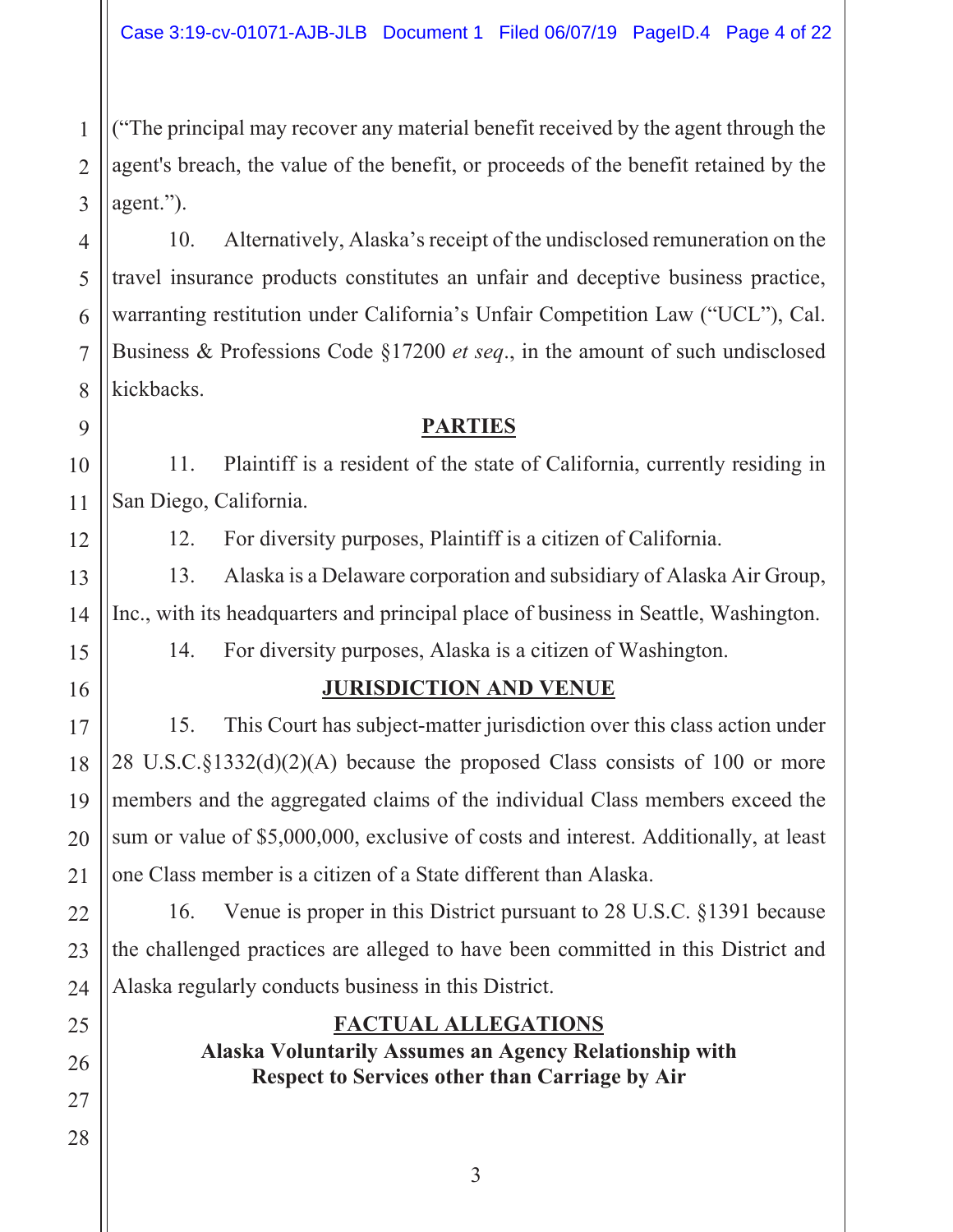In its Contract for Carriage<sup>1</sup>, Alaska lists the applicable terms and 17. conditions governing the air travel and baggage delivery for its customers.

In its Contract for Carriage, Alaska specifically agrees that it will 18. serve as the "Passenger's agent" to the extent it makes any arrangements on behalf

of its passengers for third-party services, such AGA's travel insurance products: If Alaska makes arrangements for a Passenger with any third party

to provide any services other than Carriage by air, or issues a Ticket or voucher relating to transportation or services (other than Carriage by air) provided by a third party such as hotel reservations or car rental, *Alaska acts only as Passenger's agent in doing so.* The terms and conditions of the third party service provider will apply.

Alaska Contract for Carriage Rule 3(O) (emphasis added).

Such an assumption of agency confers fiduciary duties by the agent 19. to the principal, including the fiduciary duties of lovalty, good faith, full disclosure, and to account. As famously stated of fiduciaries by Judge Cardozo, "Not honesty alone, but the punctilio of an honor the most sensitive, is then the standard of behavior." Meinhard v. Salmon, 249 N.Y. 458, 464, 164 N.E. 545, 546 (1928) (Cardozo, C.J.).

In voluntarily assuming agency duties owed to passengers limited to 20. the context of procuring third party insurance products, Alaska owed a fiduciary duty to disclose to Alaska passengers, including Plaintiff, any arrangement it has with AGA that materially affected the price of the travel insurance product purchased through AGA.

In voluntarily assuming agency duties owed to passengers limited to 21. the context of procuring third party insurance products, Alaska owed a fiduciary duty to disclose to Alaska passengers, including Plaintiff, its receipt of

26  $27$ 

28

 $\mathbf{1}$ 

 $\overline{2}$ 

 $\overline{3}$ 

 $\overline{4}$ 

5

6

 $\overline{7}$ 

8

9

10

11

12

 $13$ 

14

15

16

 $17$ 

18

19

20

 $21$ 

22

23

24

25

Airlines. Alaska Inc. Contract  $\sigma$ f Carriage; https://www.alaskaair.com/content/legal/contract-of-carriage/rule-3 (last accessed on June 7, 2019)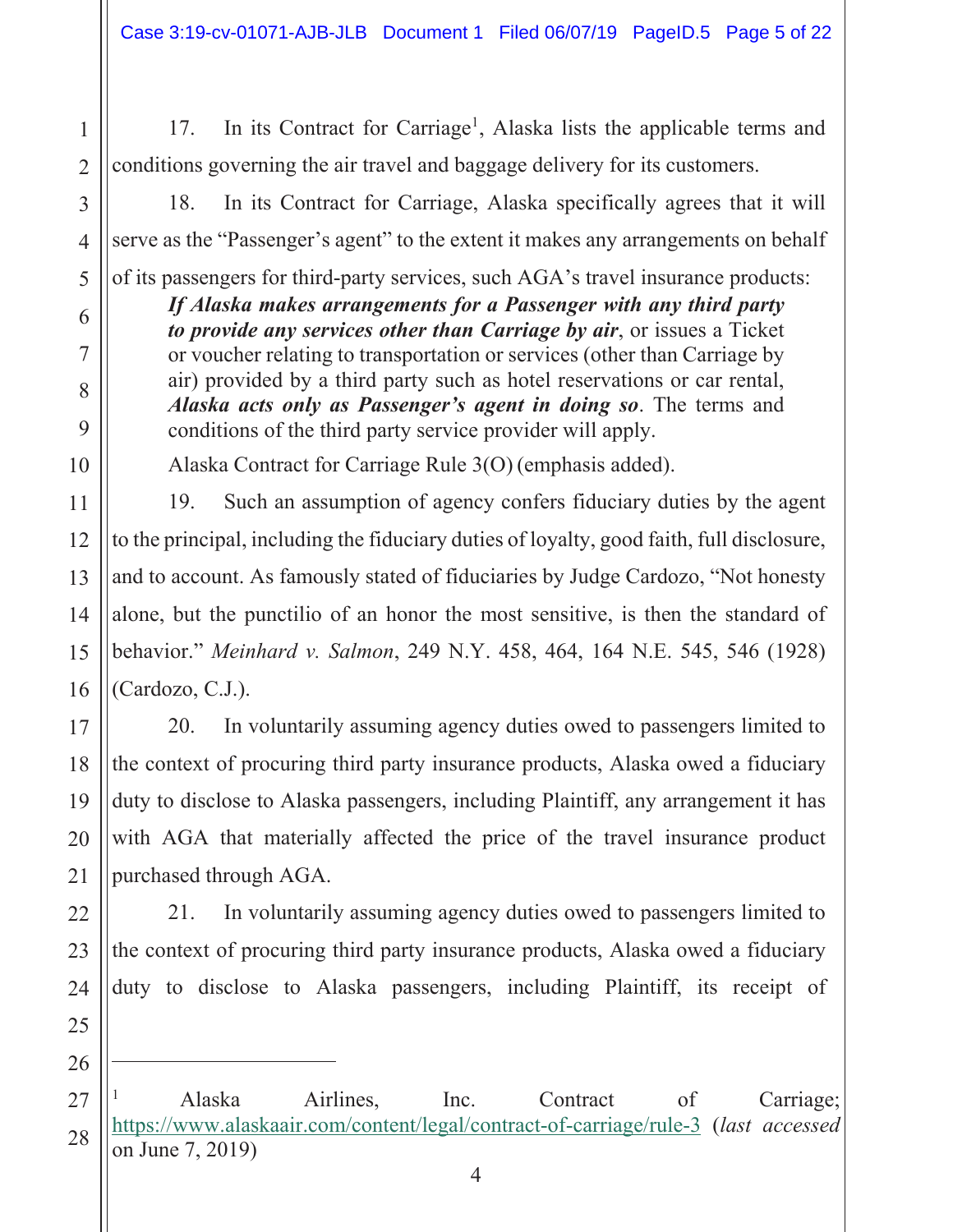remuneration or any other material benefit in connection with the sale of travel  $\mathbf{1}$ insurance product.  $\overline{2}$ 

In voluntarily assuming agency duties owed to passengers limited to 22. the context of procuring third party insurance products, Alaska owed a fiduciary duty to account to Alaska passengers, including Plaintiff, for its receipt of remuneration from AGA in connection with the sale of travel insurance product.

### **Alaska's Deceptive and Unfair Misrepresentation** of a Pass-Through Purchase

23. Alaska in multiple places in its websites emphasizes that Alaska itself provides no travel insurance services. In the FAQ for AGA travel insurance applicable to Alaska, entitled "Who provides the insurance for these programs?", AGA explains:

Insurance benefits underwritten by BCS Insurance Company, Jefferson Insurance Company or Nationwide Mutual Insurance Company and Affiliated Companies, depending on insured's state of residence and plan type. Plan(s) may not be available to residents of all states. Allianz Global Assistance and Allianz Travel Insurance are brands of AGA Service Company. AGA Service Company is the licensed producer and administrator of these plans and an affiliate of Jefferson Insurance Company. The insured shall not receive any special benefit or advantage due to the affiliation between AGA Service Company and Jefferson Insurance Company. Non-insurance benefits/products are provided and serviced by AGA Service Company. Consumer is responsible for charges incurred from outside vendors for assistance or concierge services. Contact AGA Service Company at 800-284-8300 or 9950 Mayland Drive, Richmond, VA[.]<sup>2</sup>

24. AGA's website also includes a page, entitled "About Us," which

describes AGA as the provider of the offered travel insurance products:

<sup>2</sup> https://www.etravelprotection.com/alaska/faq (*last accessed* on June 7, 2019)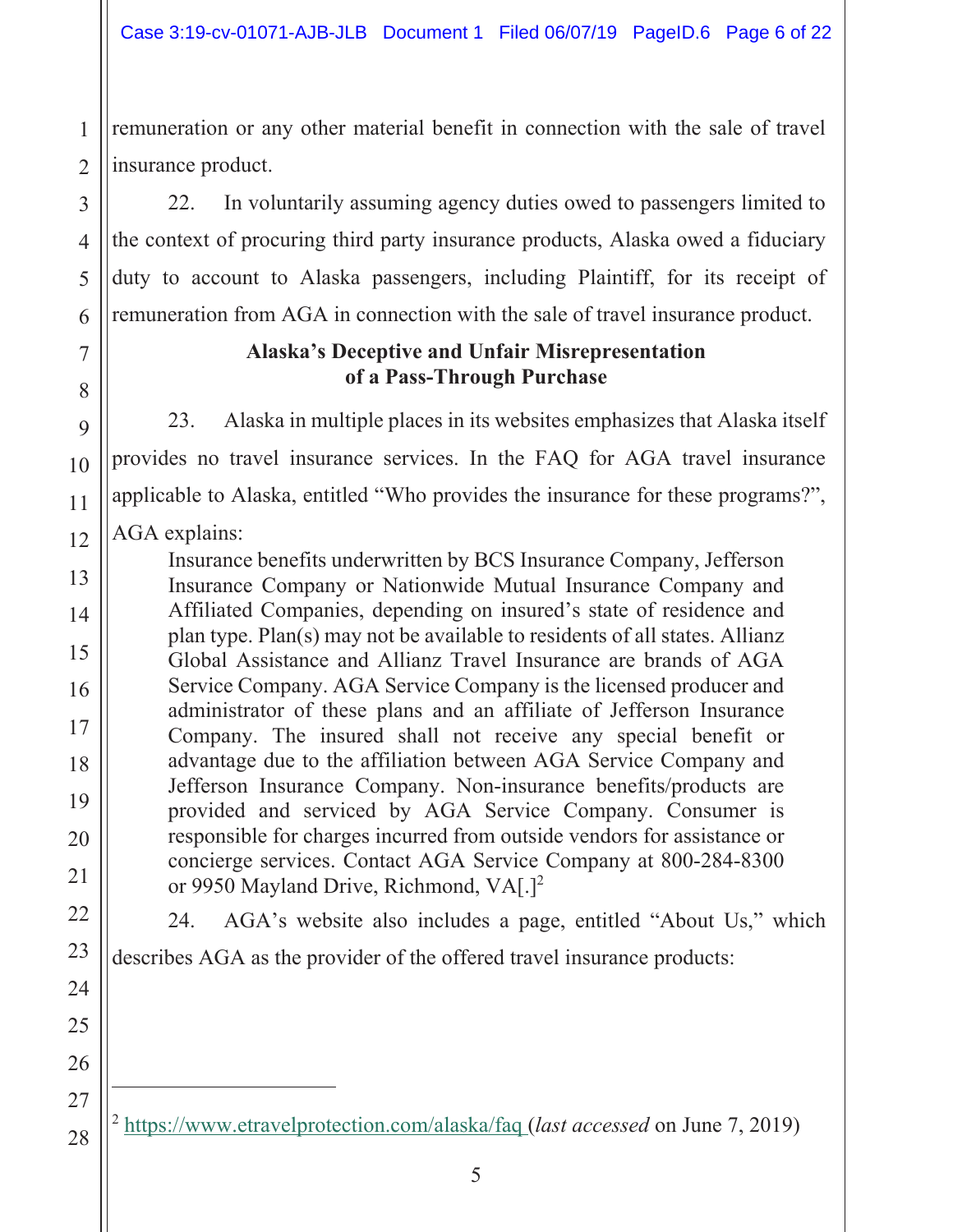### **About Us**

"Our tagline says it all: 'How can we help?' We spend every day *trying to figure out how we can help more people.*"- Mike Nelson, Chief Executive Officer, Americas and Global Travel

We're a world leader in the travel insurance and assistance industry because we really do help people—anytime, anywhere.

As a principal provider of travel insurance, corporate assistance, and concierge services, we can help you find solutions to any travel-related problem. Our partners number in the thousands and include travel agencies, airlines, resorts, websites, event ticket brokers, corporations, universities and credit card companies

Our parent company is Allianz SE, the world's largest diversified insurance company that has been helping protect the fabric of America for more than 100 years—insuring the Wright Brothers' flight, the construction of the Golden Gate Bridge, and many Hollywood movies. Thanks to Allianz SE's scale, we can provide innovative products with worldwide protection at a competitive rate.

Globally, we have 36 offices and a presence in 76 countries so you can count on us to be there if you need help. We're over 17,600 associates strong, can communicate in 70 languages, and have a world-wide network of nearly 70,000 pre-screened medical facilities—all to give you the best care, anywhere your journey takes you.<sup>3</sup>

 $25.$ Alaska's failure to disclose the remuneration it receives on the sale of travel insurance products purchased by Alaska passengers amounts to a deceptive and unfair trade practice, for Alaska's actions reasonably lead its passengers to believe that although payment is made through Alaska, the travel insurance product is being purchased from third-party AGA at a pass-through cost. This false impression is given by, among other things, (a) Alaska's disavowal of rendering any services with respect to the recommending, offering or selling any travel

 $3$  https://www.etravelprotection.com/alaska/about-us (*last accessed* on June 7, 2019)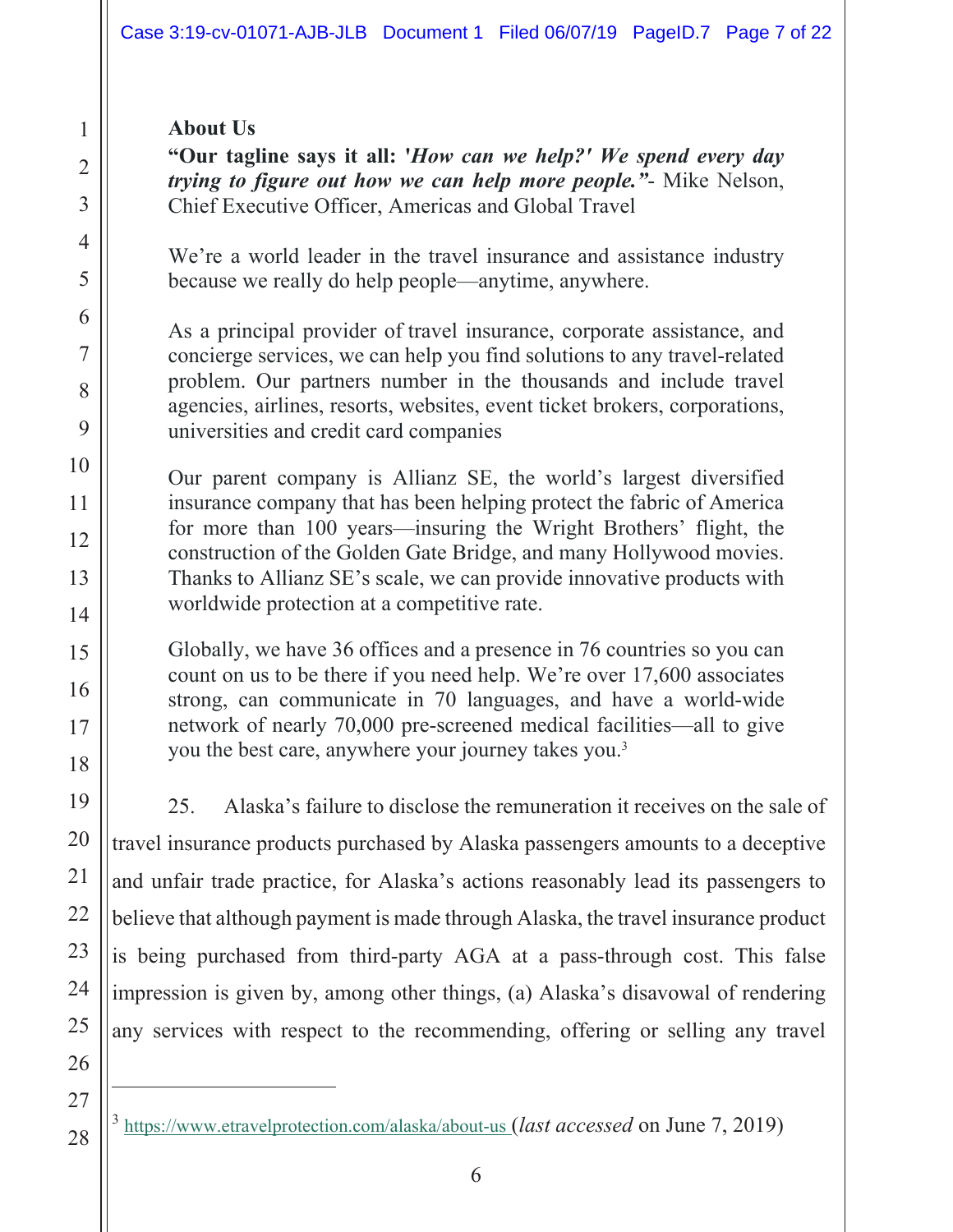insurance product, (b) Alaska's offer of a choice to buy the travel insurance product "[d] uring the process of buying your ticket of a laskaair.com" or "separately, "after" purchasing your tickets," (c) Alaska's use of a separate line-item charge for the travel insurance product -- even when it is purchased during the process of buying  $\overline{4}$ the ticket on alaskaair.com. In addition, Alaska's representation in the ticket 5 6 contract – that to the extent it has any role in the arrangements for travel insurance services, it is acting as the passenger's agent -- *reinforces* the misleading  $\overline{7}$ impression that the travel insurance product is being sold on a pass-through basis, 8 9 since a reasonable consumer would not understand its own agent to be receiving remuneration from counterparties like AGA. 10

 $\mathbf{1}$ 

 $\overline{2}$ 

 $\overline{3}$ 

11

12

13

14

15

16

17

18

19

20

21

22

23

24

25

26

 $27$ 

### **Alaska's Remuneration in Connection with** the Sale of Travel Insurance

At pages 70–71 of its 2017 Form 10-K, Alaska admits that it receives 26. "commissions from car and hotel vendors and sales of travel insurance," as part of "Other" revenue.<sup>4</sup>

Notably, any reference to commissions specifically from "sales of 27. travel insurance" is conspicuously absent in its 2018 Form 10-K filing.<sup>5</sup> Yet, revenue Alaska generates from its undisclosed commissions from sales of travel insurance appears to be categorized as "Other revenue." At page 71 of its 2018 Form 10-K filing, Alaska characterizes these services as distinct from air travel services provided to Alaska passengers which is consistent with the allegations herein.

"The Company also earns other revenue for lounge memberships, hotel and car commissions, and certain other immaterial items not intrinsically tied to *providing air travel to passengers.*" (emphasis added)

<sup>&</sup>lt;sup>4</sup> Alaska Air Group, Inc., Annual Report (Form 10-K), at 70-71 (Feb. 14, 2018) 28 <sup>5</sup> Alaska Air Group, Inc., Annual Report (Form 10-K), at 71-72 (Feb. 15, 2019)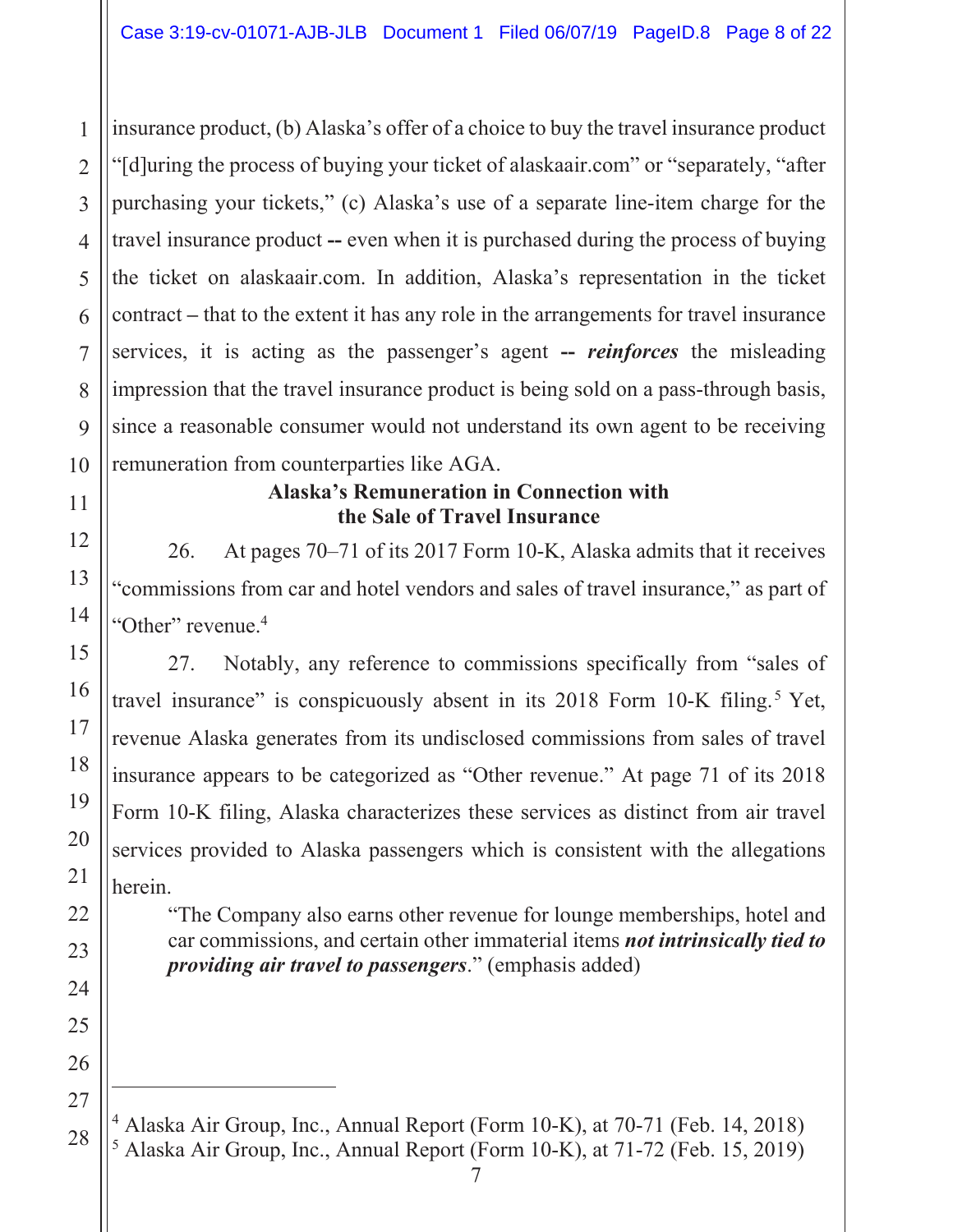### **Plaintiff's Transactions**

28. On or about July 13, 2017, Plaintiff utilized Alaska's website to purchase roundtrip air carriage between San Diego and St. Louis using miles she had accrued and purchased from her Alaska Mileage Plan.

After selecting her dates for travel and any seats, Plaintiff was 29. directed to the final steps of her air travel purchase at Alaska's webpage titled "Checkout: Review and complete payment." Here, Plaintiff was directed to confirm flight details and provide payment for her flight.

30. Alaska did not enable Plaintiff to complete her flight purchase until she affirmatively elected to purchase or decline travel insurance offered by AGA.

Based on her belief that she was purchasing the travel insurance 31. product without any undisclosed remuneration to Alaska, Plaintiff paid \$17.00 by credit card charge for the AGA travel insurance product.

32. Plaintiff's subsequent credit card statement, a true and accurate copy of which is attached as **Exhibit A**, reflected a separate charge for her purchase of the AGA travel insurance product.

On or about November 10, 2017, Plaintiff utilized Alaska's website 33. to purchase roundtrip air carriage between San Diego and Boston.

As part of the ticket buying process, Plaintiff was again directed to 34. Alaska's webpage titled "Checkout: Review and complete payment."

Again, Alaska did not enable Plaintiff to complete her flight purchase 35. until she affirmatively elected to purchase or decline travel insurance offered by AGA.

Based on her belief that she was purchasing the travel insurance 36. product without any undisclosed remuneration to Alaska, Plaintiff chose to purchase travel insurance and paid \$21.00 by credit card charge for the AGA travel insurance product.

 $\mathbf{1}$ 

 $\overline{2}$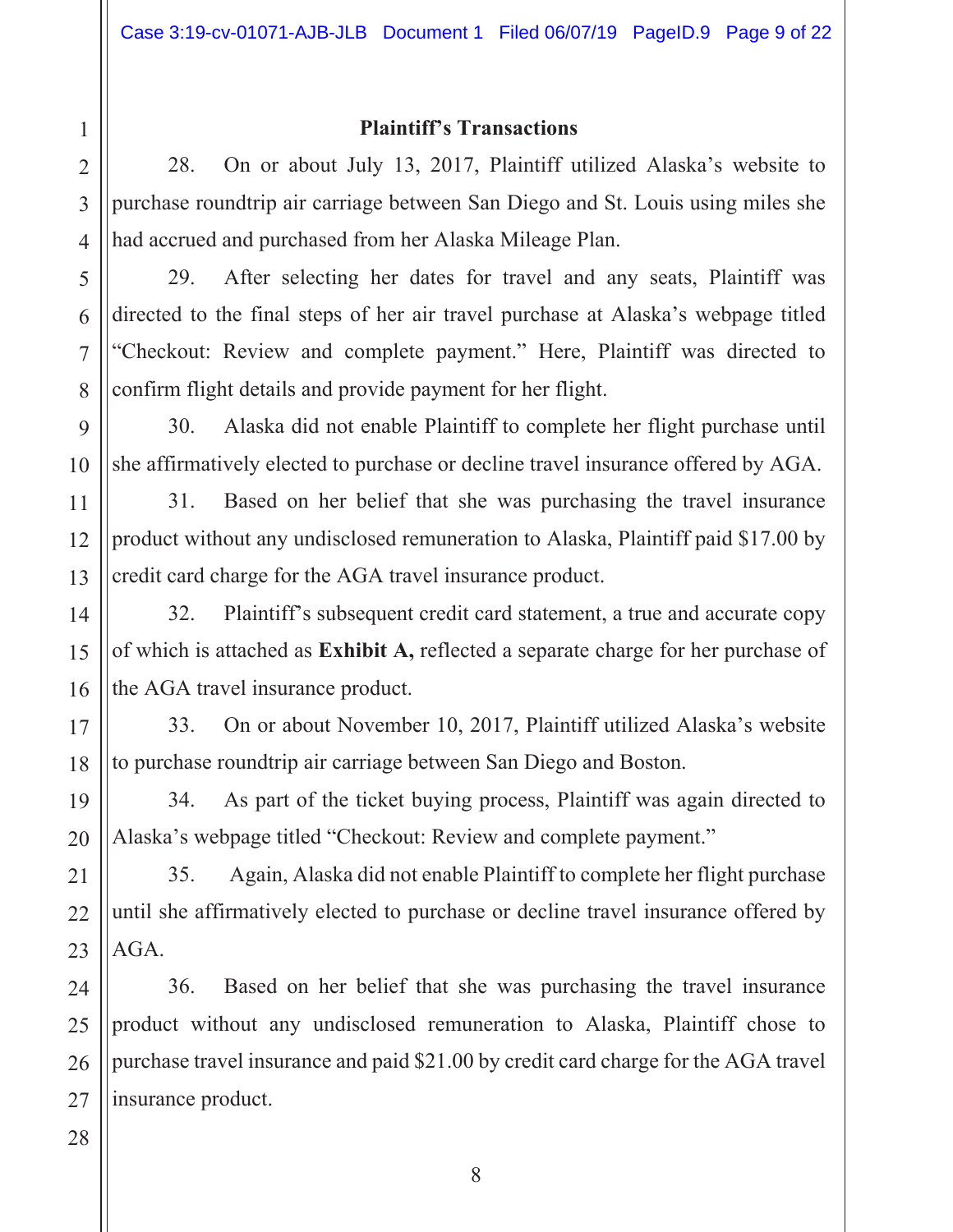37. A true and accurate copy of the Confirmation Letter Alaska emailed to Plaintiff is attached as Exhibit B, sets out the charge for air travel, and separately confirms "Trip protection by [AGA]," without specifying any charge.

38. Plaintiff's subsequent credit card statement, a true and accurate copy of which is attached as **Exhibit C**, reflected a separate charge for her purchase of the AGA travel insurance product.

### **CLASS ALLEGATIONS**

Plaintiff brings this action as a class action under Rules 23(a), 39.  $23(b)(1)$ ,  $23(b)(2)$ , and  $23(b)(3)$ , Federal Rules of Civil Procedure.

Plaintiff asserts her claims for breach of fiduciary duty on behalf of 40. the following class ("the National Class"):

All persons and entities who, since 2015, purchased travel insurance products from AGA through Alaska.

Plaintiff asserts her claims for violation of the UCL on behalf of the 41. following subclass "(California Subclass"):

All persons and entities residing within California who, since 2015, purchased travel insurance products from AGA through Alaska.

The National Class and the California Subclass are referred to  $42.$ collectively as the "Classes."

Excluded from the Classes are Alaska; any affiliate, parent, or 43. subsidiary of Alaska; any entity in which Alaska has a controlling interest; any officer, director, or employee of Alaska; any successor or assign of Alaska; any Judge to whom this case is assigned as well as his or her immediate family and staff.

44. Plaintiff reserves the right to amend or modify the Class definitions in connection with a motion for class certification or with the result of discovery.

### **Numerosity**

 $45.$ Plaintiff does not know the exact size or identities of the proposed Classes. However, Plaintiff reasonably believes the Classes encompass tens of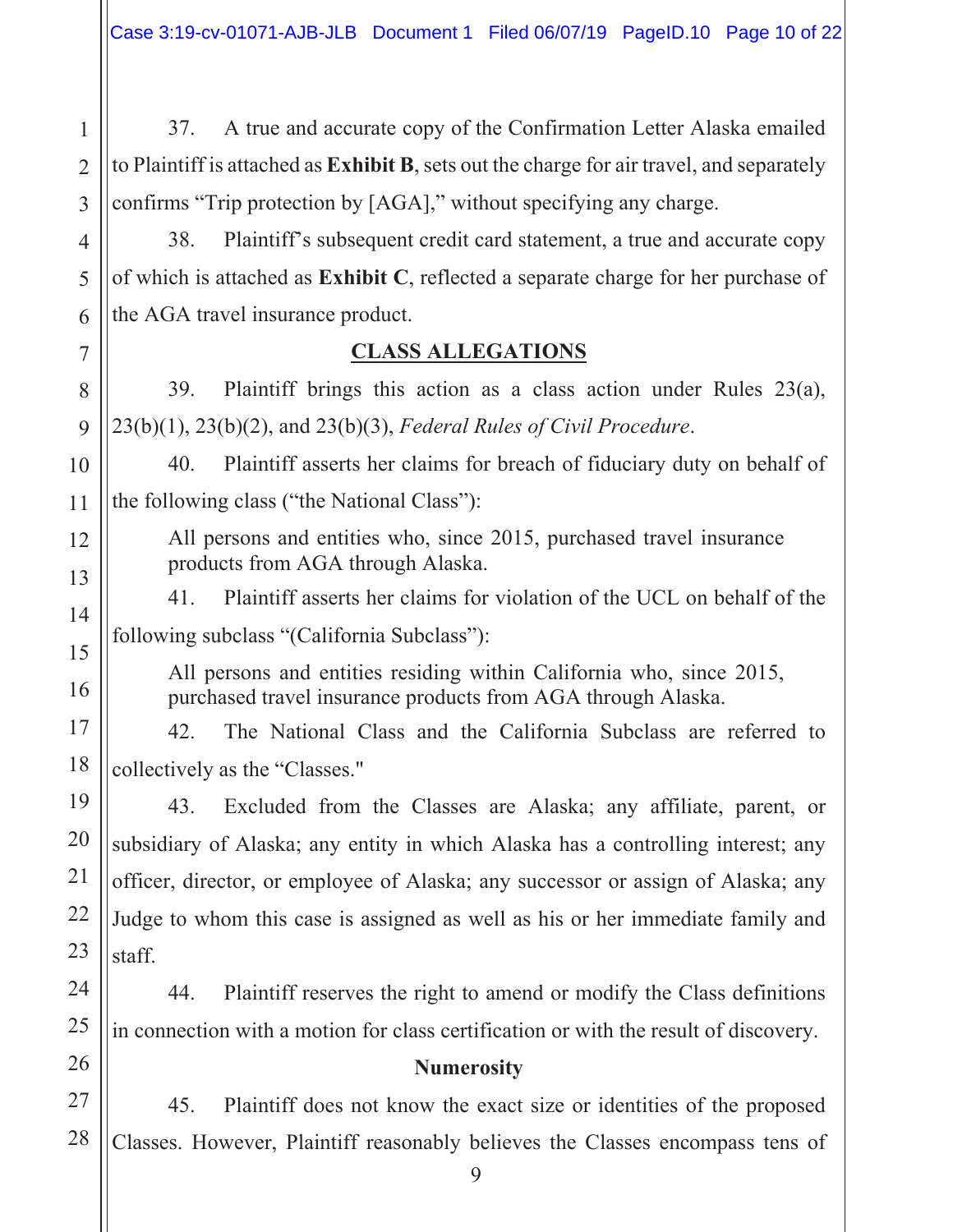thousands of individuals dispersed geographically throughout the United States  $\mathbf{1}$ and California, respectively. Therefore, the proposed Classes are so numerous that  $\mathcal{D}_{\mathcal{L}}$ 3 joinder of all members is impracticable. Membership in the Classes is ascertainable by virtue of the records of Alaska and AGA. Members of the Classes can be  $\overline{4}$ notified of the pendency of this action by mail and/or electronic mail, 5 6 supplemented if deemed necessary or appropriate by the Court by published notice.

### **Predominance of Common Issues**

 $\overline{7}$ 

8

9

10

11

12

13

14

15

16

 $17$ 

18

19

20

 $21$ 

22

23

24

25

26

27

28

46. There are questions of law and fact that are common to the Classes, which predominate over any questions affecting only individual members of the Classes. The common questions include, but are not limited to, the following:

- a. whether Alaska receives a kickback, commission, payment or other remuneration in connection with AGA's sale of travel insurance products to Alaska's passengers;
- b. whether Alaska's receipt of the payment constitutes a breach of a fiduciary duty of loyalty as the passenger's agent in connection with the purchase of travel insurance products from third-parties;
- c. whether Alaska's receipt of the payment constitutes a breach of a fiduciary duty not to acquire material benefit as the passenger's agent in connection with the purchase of travel insurance products from third-parties;
- d. whether Alaska's receipt of the undisclosed payment constitutes a breach of a fiduciary duty of accounting as the passenger's agent in connection with the purchase of travel insurance products from third-parties;
- e. whether Alaska's receipt of the payment violates the "fraudulent" prong of the UCL;

f. whether Alaska's receipt of the payment violates the "unfair" prong of the UCL;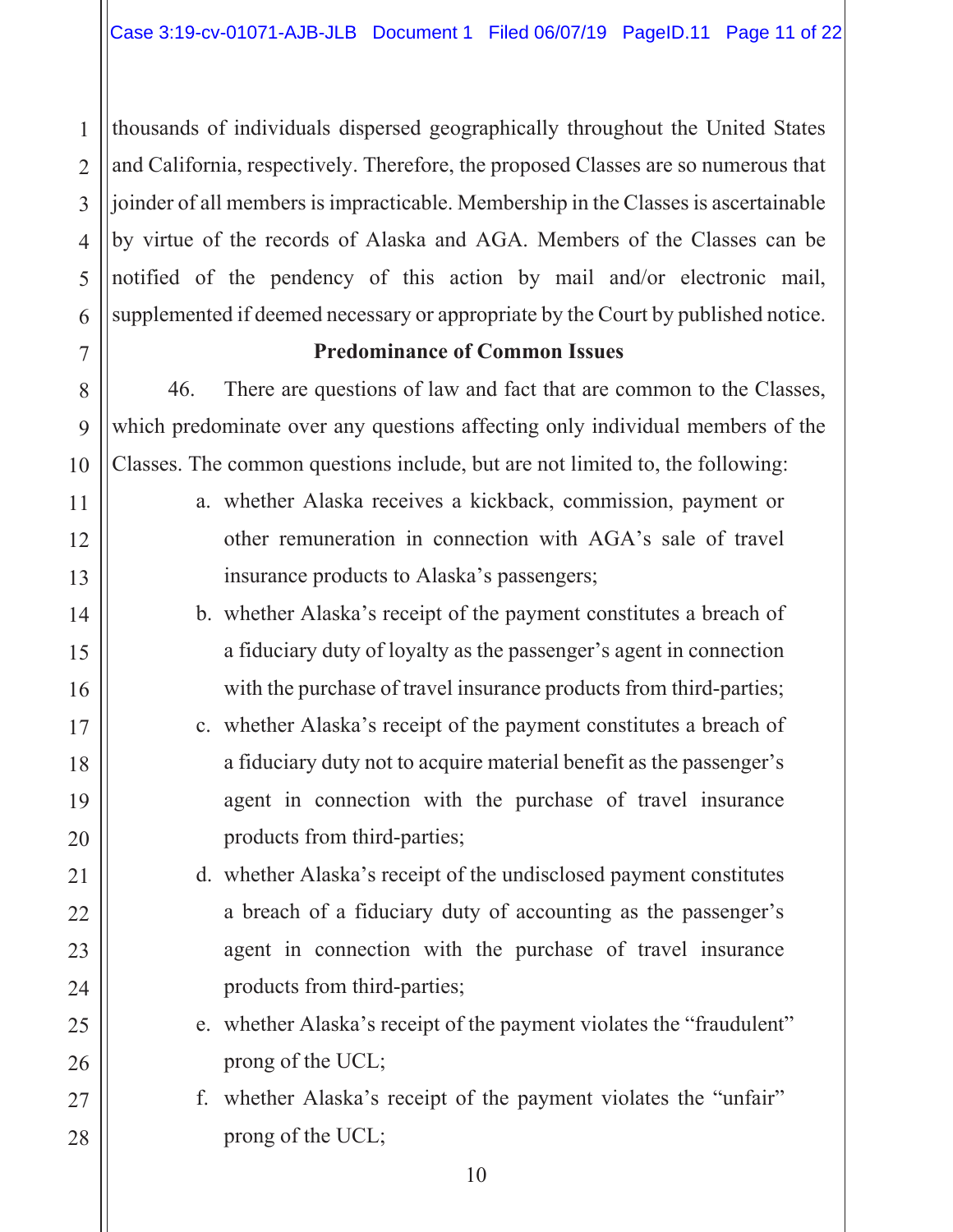g. the nature and scope of the remedy available to Plaintiff and other similarly situated travel insurance product purchasers, including but not limited to restitution or injunctive relief.

See, e.g., Just Film, Inc. v. Buono, 847 F.3d 1108, 1122 (9th Cir. 2017) (whether defendants assumed a fiduciary duty to plaintiffs, and whether defendants breached the fiduciary duty presented predominant common questions, warranting class certification).

### **Typicality**

47. Plaintiff's claims are typical of the claims of the Classes and do not conflict with the interests of any other members of the Classes. Plaintiff and the Classes members were subjected to the same challenged course of conduct and suffered the same economic harm resulting from the undisclosed travel insurance sales commissions received by Alaska.

### **Adequate Representation**

48. Plaintiff will fairly and adequately represent the interests of the Classes. Plaintiff is committed to the vigorous prosecution of the Classes' claims and has retained attorneys who are qualified to pursue this litigation and are experienced in class action litigation. Neither Plaintiff nor her counsel have interests conflicting with those of the other Classes members.

### **Superiority**

49. A class action is superior to other methods for the fair and efficient adjudication of this controversy. The damages suffered by each individual Classes member do not justify the burden and expense of individual prosecution of the complex and extensive litigation necessitated by Alaska's conduct. Further, it would be virtually impossible for the Classes members to individually and effectively redress the wrongs done to them. Use of the class action device in this instance presents far fewer management difficulties than alternative methods of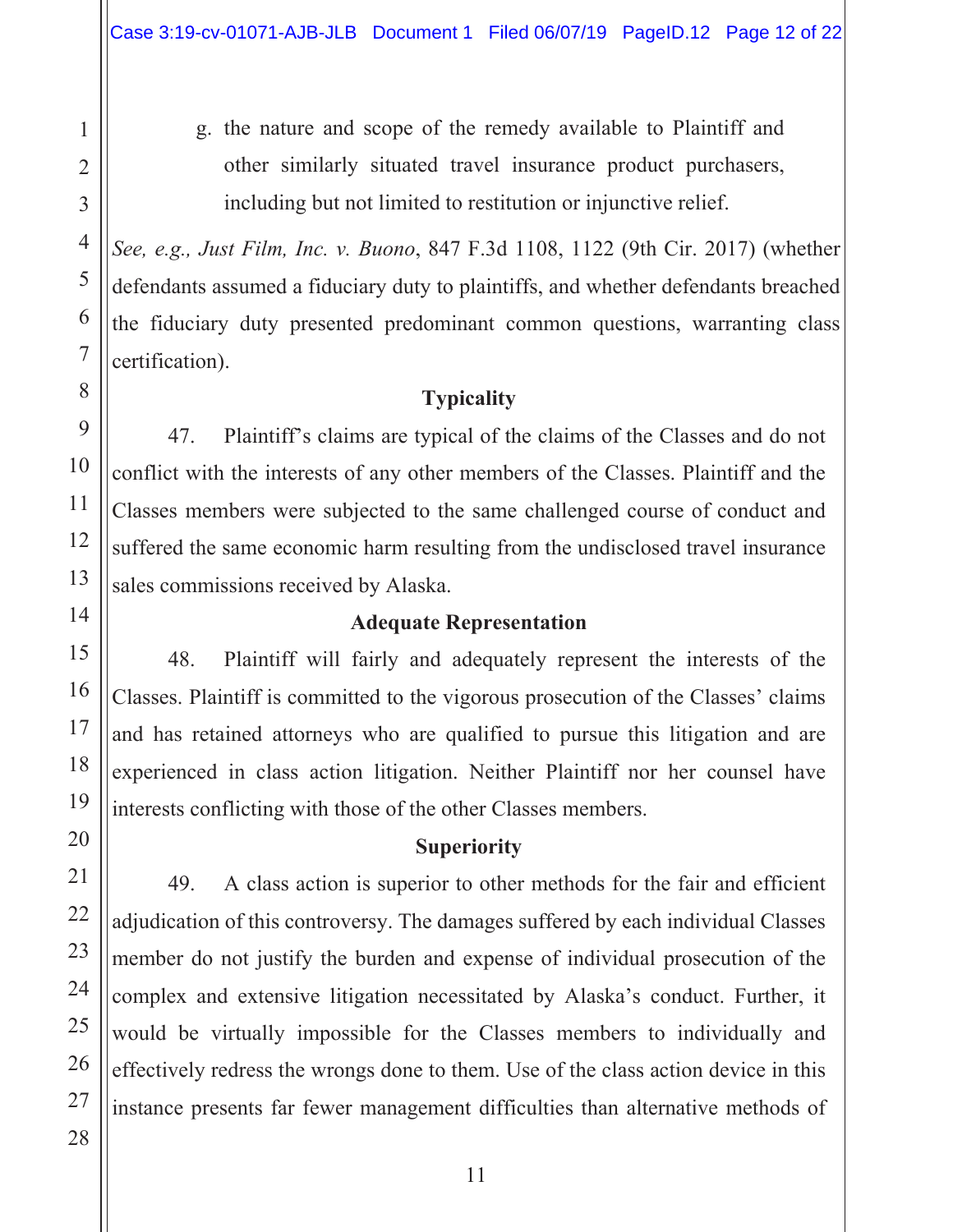adjudication, and provides the benefits of single adjudication, economy of scale, and comprehensive supervision by a single court.

 $Rule 23(b)(1)(B)$ 

50. Class certification is also warranted under Rule  $23(b)(1)(B)$ . Rule  $23(b)(1)(B)$  allows for class actions if separate actions would create a risk of adjudications with respect to individual class members that, as a practical matter, would be dispositive of the interests of the other members not parties to the individual adjudications or would substantially impair or impede their ability to protect their interests." Ortiz v. Fibreboard Corp., 527 U.S. 815, 841 (1999) (Rule  $23(b)(1)(B)$  certification is warranted in the case of a fund with a definitely ascertained limit, all of which would be distributed to satisfy all those with liquidated claims based on a common theory of liability, by an equitable, pro rata distribution). The material benefit garnered by Alaska as the "passengers' agent" constitutes such a "limited fund," which should be equitably allocated across the Class.

### $Rule 23(b)(2)$

51. Class certification is also warranted under Rule  $23(b)(2)$ . A class may be certified under Rule  $23(b)(2)$  where "the party opposing the class has acted or refused to act on grounds that apply generally to the class, so that final injunctive relief or corresponding declaratory relief is appropriate respecting the class as a whole. Parsons v. Ryan, 754 F.3d 657, 688 (9th Cir. 2014) (the requirements of Rule  $23(b)(2)$  "are unquestionably satisfied when members of a putative class seek uniform injunctive or declaratory relief from policies or practices that are generally applicable to the class as a whole").

52. Certification under Rule  $23(b)(2)$  is appropriate here because all of the Class members have by definition been exposed to the solicitation of travel insurance sales by Alaska. Moreover, the declaratory and injunctive relief sought by Plaintiff are by definition generally applicable across the Classes as a whole.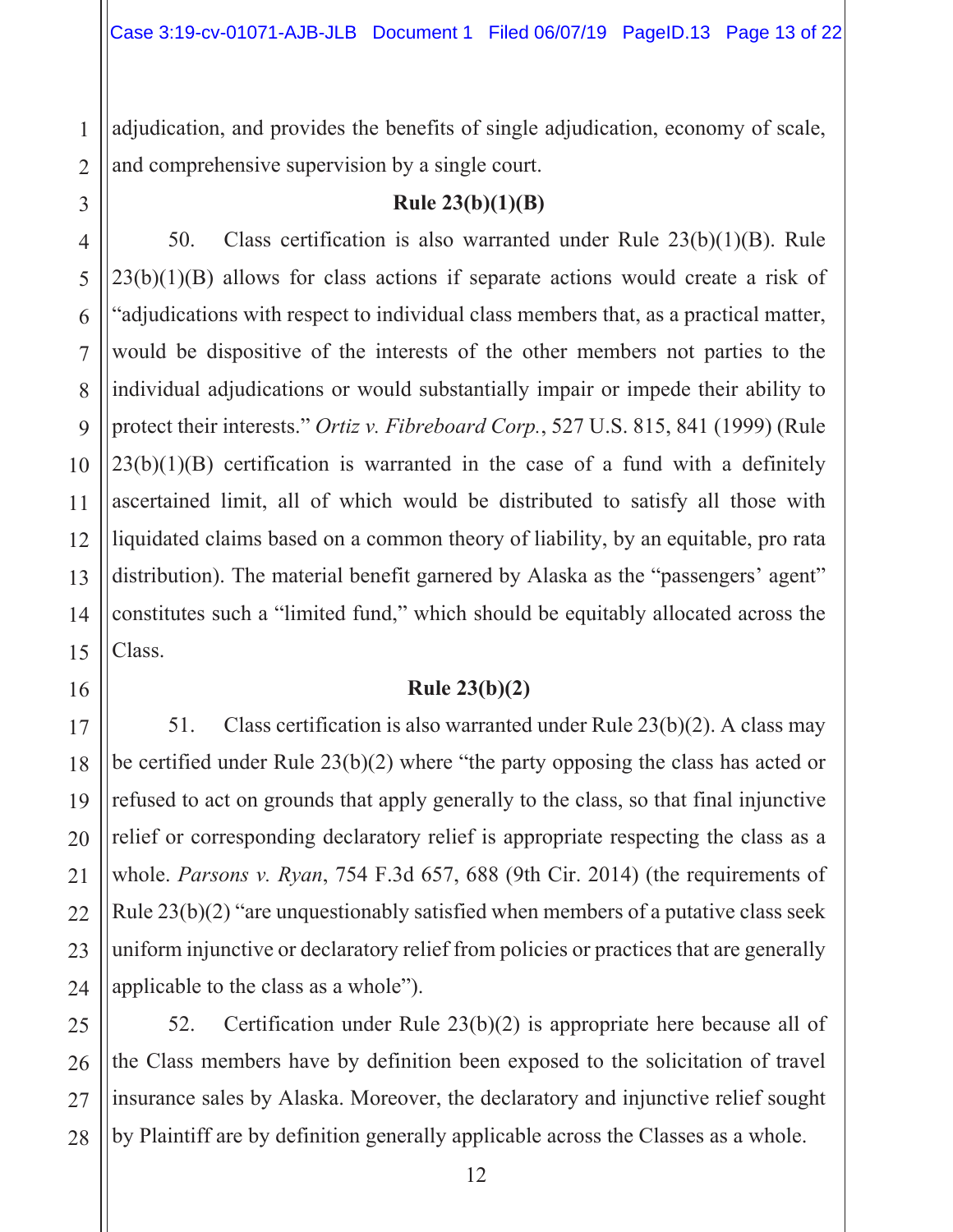### **NO ADA PREEMPTION**

Because the claims alleged by Plaintiff do not relate to any "price, 53. route or service" provided by Alaska as an air transportation common carrier, they are not preempted under the Airline Deregulation Act of 1978 ("ADA"), 49 U.S.C.  $§$  41713.

In particular, Plaintiff's claims are premised solely on Alaska's 54. conduct in connection with the offer and sale of the travel insurance products, and not with respect to "the prices, schedules, origins and destinations of the point-topoint transportation of passengers, cargo, or mail." National Federation of the Blind v. United Airlines, Inc., 813 F.3d 718, 726 (9th Cir. 2016) (ADA preemption inapplicable where the services rendered by the defendant airline were not services in the "public utility sense") (quoting *Charas v. Trans World Airlines, Inc.*, 160 F.3d 1259, 1266 (9th Cir.1998) (en banc)). Indeed, as noted above, to the extent Alaska in the ticket contract assumed an agency relationship with its passengers with respect to arrangements for travel insurance services, it specifically did so in the context of "services other than Carriage by air," thus self-distinguishing services within the scope of the ADA.

55. Moreover, to the extent Alaska's rendition of travel insurance services is implicated by its agreement to serve as the "Passenger's agent" in arranging the acquisition of travel insurance products, that agreement was voluntarily undertaken and is accordingly enforceable through private action under state law. Hickcox-*Huffman v. US Airways, Inc.*, 855 F.3d 1057, 1062 (9th Cir. 2017) ("The States" may not impose their own rules regarding fares, routes, or services, but may afford relief for breaches of obligations the airlines voluntarily undertook themselves, even when the obligations directly relate to fares, routes, and services.").

### THE STATE FILED RATE DOCTRINE DOES NOT APPLY

56. Under the state filed-rate doctrine, rates duly adopted by a regulatory agency are not subject to collateral attack in court. Even assuming that this doctrine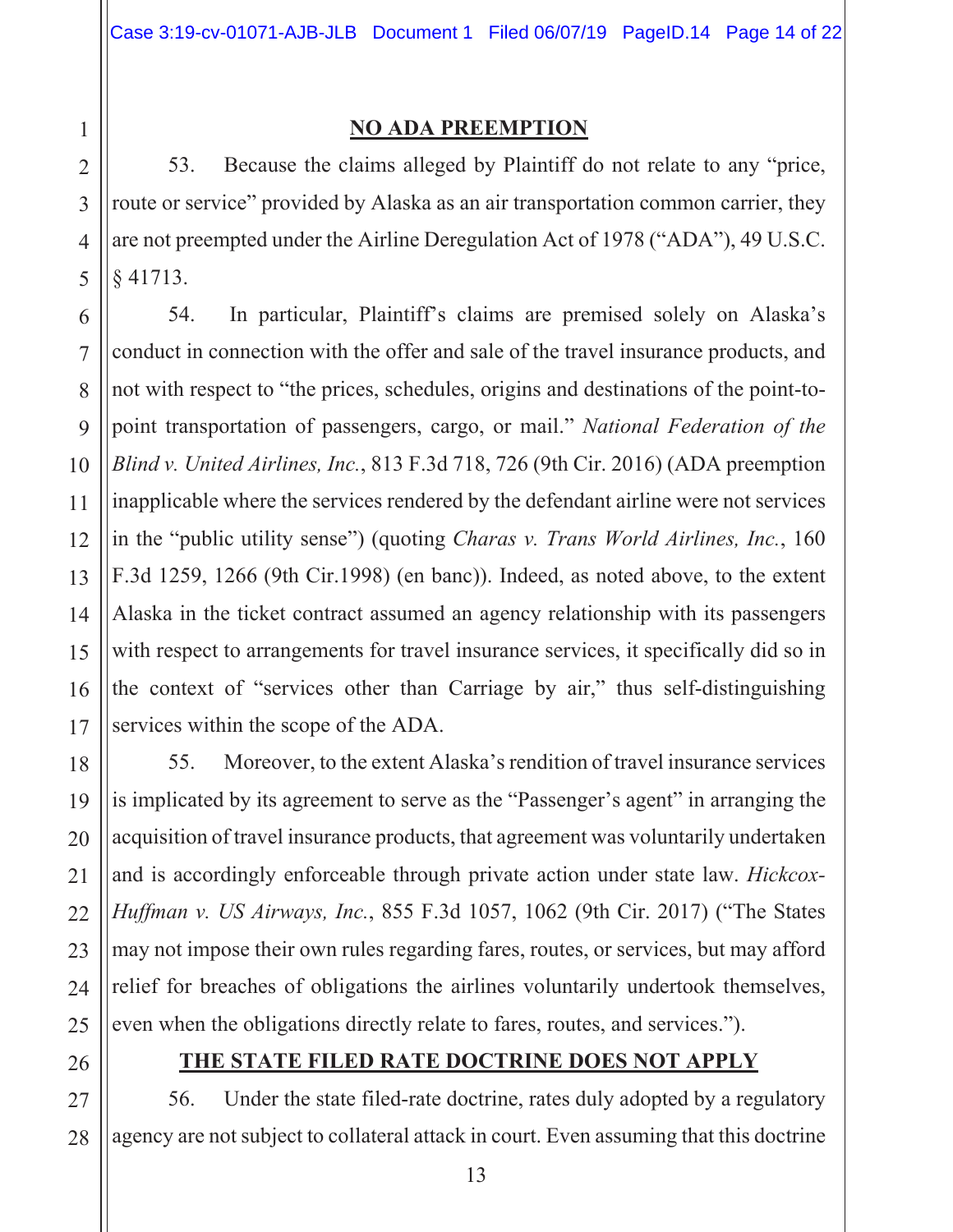exists with respect to state regulator-approved rates, it does not bar actions—as  $\mathbf{1}$ here—where "the underlying conduct challenged was not the charging of an  $\overline{2}$  $\overline{3}$ approved rate." *Friedman v. AARP*, 283 F. Supp. 3d 873, 878-79 (C.D. Cal. 2018) (state filed-rate doctrine did not bar the plaintiff's challenges to AARP marketing  $\overline{4}$ of health insurance policies); Ellsworth v. U.S. Bank, N.A., 908 F. Supp. 2d 1063, 5 1082-83 (N.D. Cal. 2012)(the California insurance code protected defendant only 6  $\overline{7}$ in "situations where a plaintiff challenged a charged rate as excessive *per se*, and effectively asked the Court to calculate an alternative it deemed more 'fair'" 8 9 (quotation omitted). This action is in essence about Alaska's false or misleading advertising of third party travel insurance, and not challenges to the reasonableness  $1<sub>0</sub>$ of the actual rates that were approved by any insurance regulator, including the California Department of Insurance ("DOI"). Adjudication of Plaintiffs' claims 12 would not improperly encroach on such rate-making authority.  $13$ 

14

11

15

16

 $17$ 

18

19

## **THE PRIMARY JURISDICTION DOCTRINE DOES NOT APPLY**

57. The doctrine of primary jurisdiction doctrine operates when enforcement of the claim requires the resolution of issues which, under a regulatory scheme, have been placed within the special competence of an administrative body. The claims alleged in this action are, however, within the conventional competence of the courts, and therefore do not require the specialized ratemaking expertise of any insurance regulator, including the DOI. Friedman v. AARP, 283 F. Supp. 3d 873, 878-79 (C.D. Cal. 2018) (primary jurisdiction doctrine did not bar the plaintiff's challenges to AARP marketing of health insurance policies).

### **COUNT I BREACH OF FIDUCIARY DUTY** (on behalf of Plaintiff and the National Class)

58. Plaintiff repeats and re-alleges paragraphs  $1-57$  above as if set forth herein in full.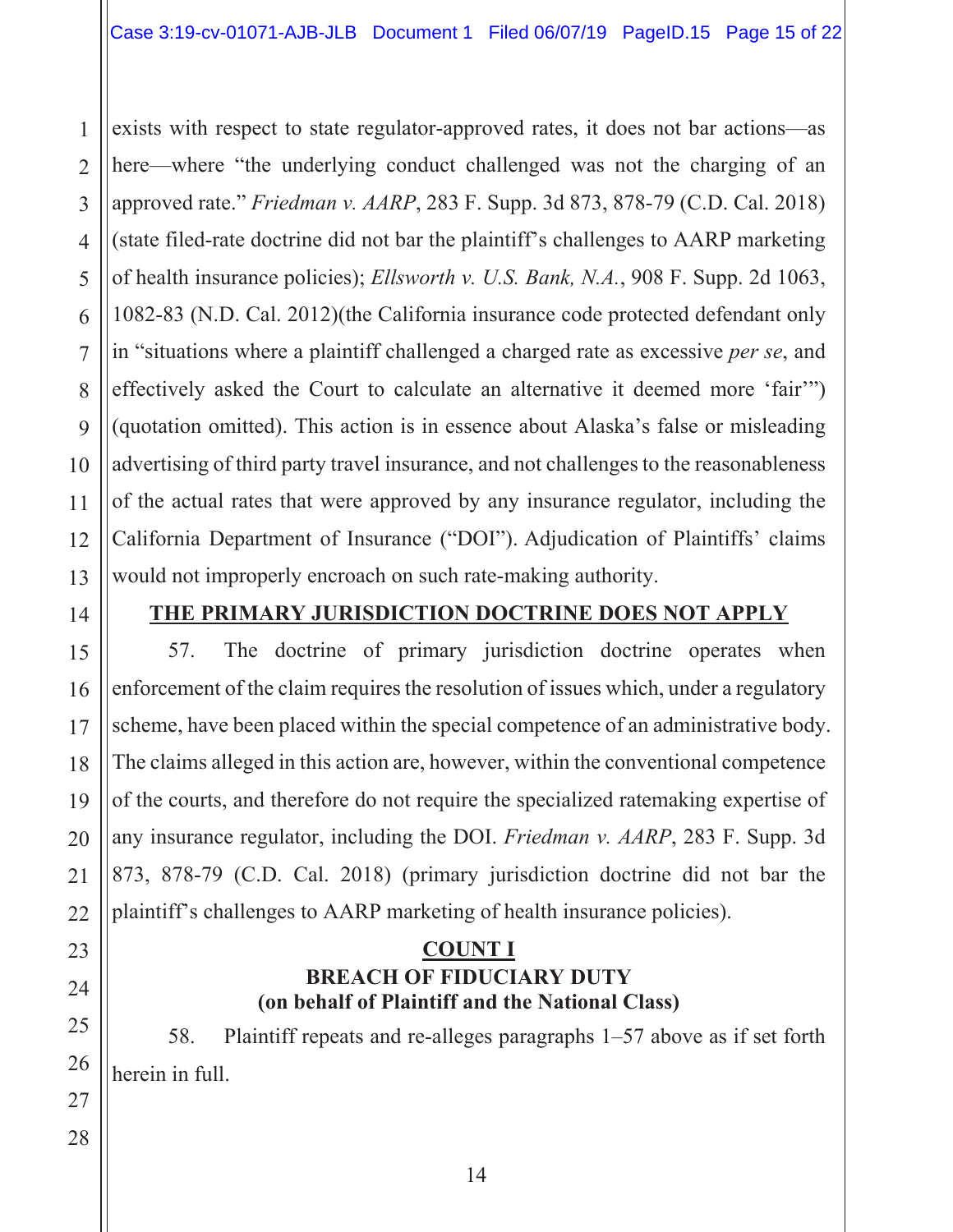59. Alaska agreed to serve as "Passenger's Agent" in connection with its rendition of services other than Carriage by air, including making arrangements for the purchase of travel insurance products by Alaska passengers like Plaintiff from AGA. Alaska's voluntarily assumption of limited agency on behalf of its passengers in this context conferred upon Alaska fiduciary duties owed to Plaintiff and the other members of the National Class, including the duty of loyalty, the duty of full disclosure, the duty not to acquire a material benefit, and the duty to account.

Upon information and belief, Alaska received remuneration from 60. AGA in connection with both of Plaintiff's purchases of the AGA travel insurance products.

Alaska breached its fiduciary duties owed to Plaintiff and the other 61. members of the National Class when it received the undisclosed payments on the purchase of AGA travel insurance products through Alaska's website.

Plaintiff and the other members of the National Class were damaged 62. by Alaska's breach of the foregoing fiduciary duties owed to them, including by (a) Alaska's retention of undisclosed profits resulting from its agency relationship, and/or (b) paying more for AGA travel insurance products than they otherwise should have.

As a result of its' breach of fiduciary duties, Alaska should be 63. compelled (a) to account for all undisclosed remuneration, and (b) to make restitution or otherwise disgorge into a common fund for the benefit of Plaintiff and the other members of the National Class all such remuneration received by Alaska in connection with the sale of the travel insurance services and products.

### **COUNT II**

### VIOLATION OF THE CALIFORNIA UNFAIR COMPETITION LAW Cal. Business & Professions Code §§ 17200 et seq. (on Behalf of Plaintiff and the California Subclass)

Plaintiff repeats and re-alleges paragraphs  $1-57$  above as if set forth 64. herein in full.

 $\mathbf{1}$ 

 $\mathcal{D}_{\mathcal{L}}$ 

3

 $\overline{4}$ 

5

6

 $\overline{7}$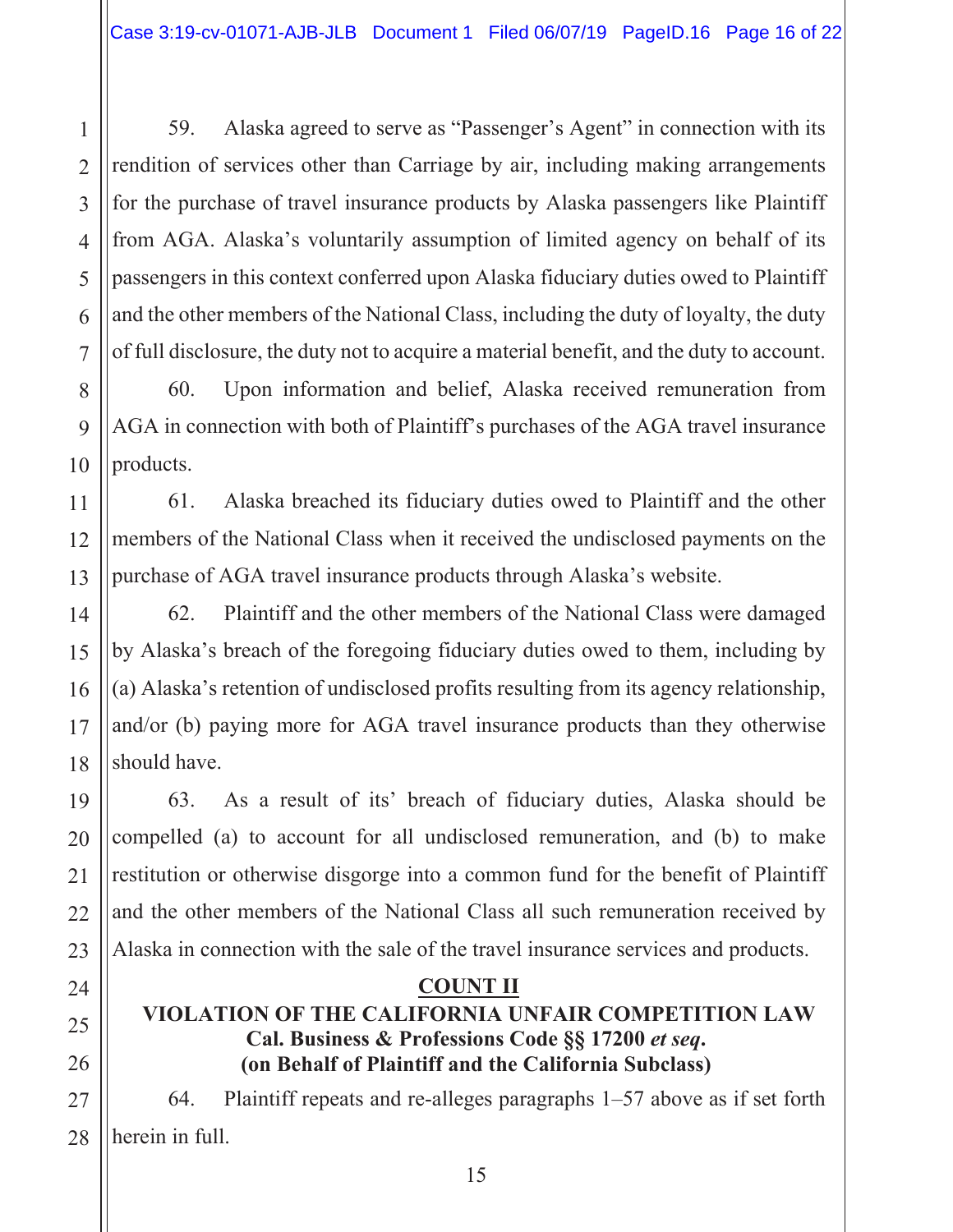65. This claim is brought by Plaintiff and the California Subclass to obtain restitutionary and injunctive relief from Alaska for acts and practices, as alleged herein, that violated  $\S$  17200 of the California Business and Professions Code, commonly known as the UCL.

The UCL prohibits any "unlawful," "fraudulent," or "unfair" business 66. act or practice. *Friedman v. AARP*, *Inc.*, 855 F.3d 1047, 1051-52 (2017) ("Because" the statute is written in the disjunctive, it is violated if a defendant violates any of the unlawful, unfair or fraudulent prongs."); Cortez v. Purolator Air Filtration Products Co., 23 Cal.4th 163, 172, 96 Cal.Rptr.2d 518, 999 P.2d 706 (2000) ("A UCL action is an equitable action by means of which a plaintiff may recover money or property obtained from the plaintiff or persons represented by the plaintiff through unfair ... business practices.").

Had Alaska not misrepresented the travel insurance products as pass-67. through charges, Plaintiff would not have purchased the products through Alaska.

68. But for Alaska's acts, Plaintiff would have paid less for the AGA travel insurance coverage.

69. Plaintiff was thus exposed to misleading information about the travel insurance products she purchased, which caused the products to be sold at a higher price, and she would not have purchased them absent Alaska's misrepresentation.

70. The acts and practices of Alaska alleged above have caused Plaintiff and the other members of the California Subclass to lose money or property by being secretly charged by AGA in order to fund the undisclosed remuneration to Alaska. Alaska's acts and practices are actionable under the "fraudulent" and "unfair" prongs of the UCL, as alleged with more specificity below.

71. Alaska has been unjustly enriched as a result of its wrongful acts of unfair competition. Plaintiff and the other members of the California Subclass are accordingly entitled to injunctive relief prohibiting Alaska from continuing such practices. Plaintiff and the other members of the California Subclass are also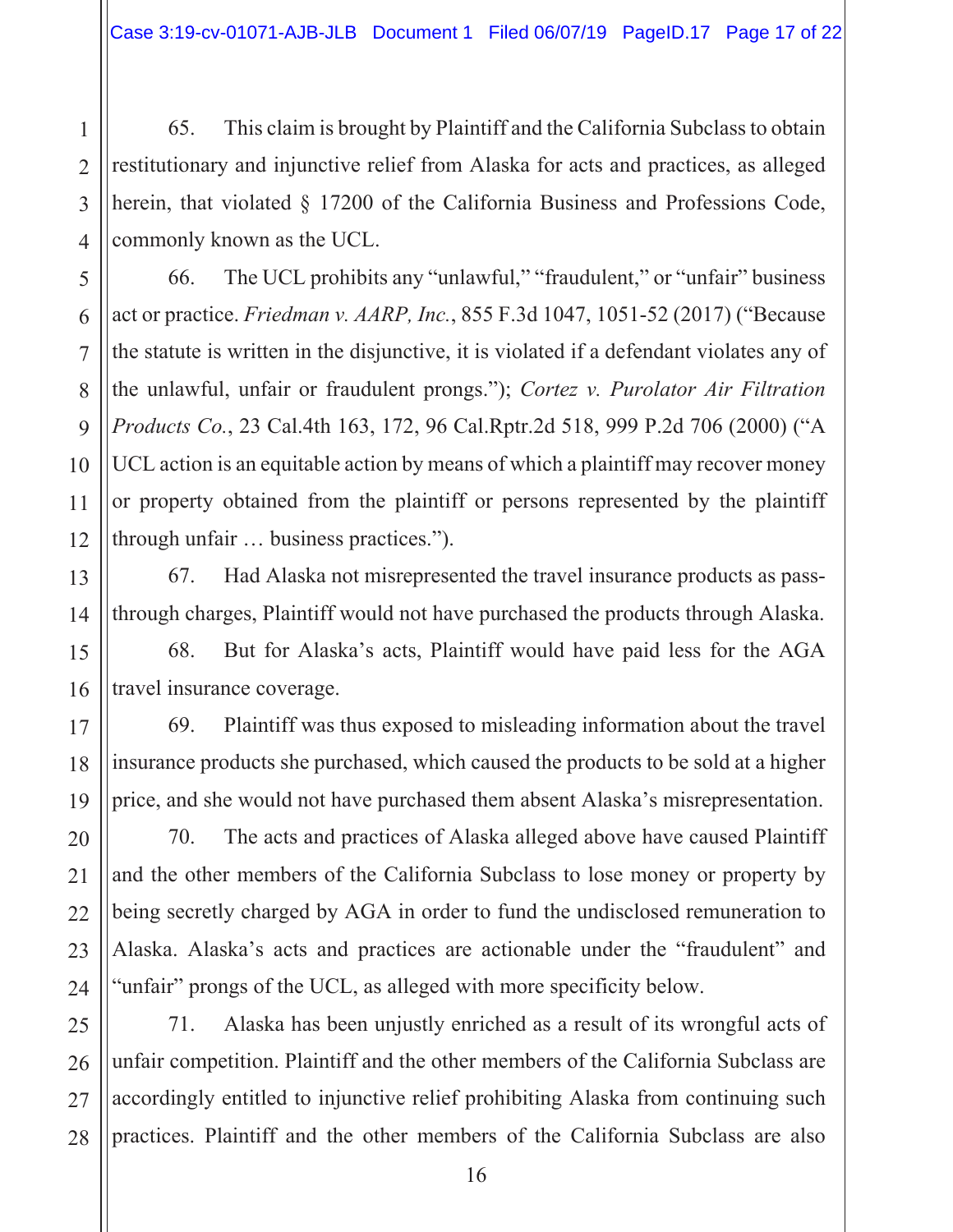entitled to further equitable relief, including accounting, restitution and/or disgorgement of all revenues and profits that may have been obtained by Alaska as a result of such business acts and practices, pursuant to California Business and Professions Code  $\S$  17203 and 17204.

Plaintiff flies Alaska frequently, and is a member of its "Mileage Plan" 72. frequent flier program. Plaintiff, as a previously harmed Alaska passenger, maintains a desire to purchase travel insurance products through Alaska if priced without the concealed kickback to Alaska, but can longer no longer rely upon the validity of the information provided by Alaska, thus affording her standing to pursue prospective injunctive relief. Davidson v. Kimberly-Clark Corp., 889 F.3d 956, 971 (9th Cir. 2018).

### **Fraudulent Prong**

By omitting the disclose its remuneration from AGA and otherwise 73. giving Alaska passengers the false impression that it was functioning as an unpaid conduit for the purchase of travel insurance products from third-party AGA, Alaska deceptively lead Plaintiffs and the other members of the California Subclass to reasonably believe that they were being charged for the travel insurance product on a pass-through basis.

As a consequence of Alaska's failure to disclose the marked-up cost 74. of the AGA travel insurance product to fund Alaska's remuneration, Plaintiff and other members of the California Subclass unwittingly paid more for the AGA travel insurance coverage than they otherwise would.

75. Alaska's conduct is deceptive within the meaning of the UCL's fraudulent prong, for "members of the public are likely to be deceived by the practice." See, e.g., Friedman v. AARP, Inc., 855 F.3d 1047, 1056 (9th Cir. 2017) (defendant misleadingly omitted to disclose that health insurance premium included an imbedded commission to the defendant); see also, e.g., Coleman v. CubeSmart, No. 16-25009-CIV, 2018 WL 3672241, at \*8 (S.D. Fla. June 21, 2018)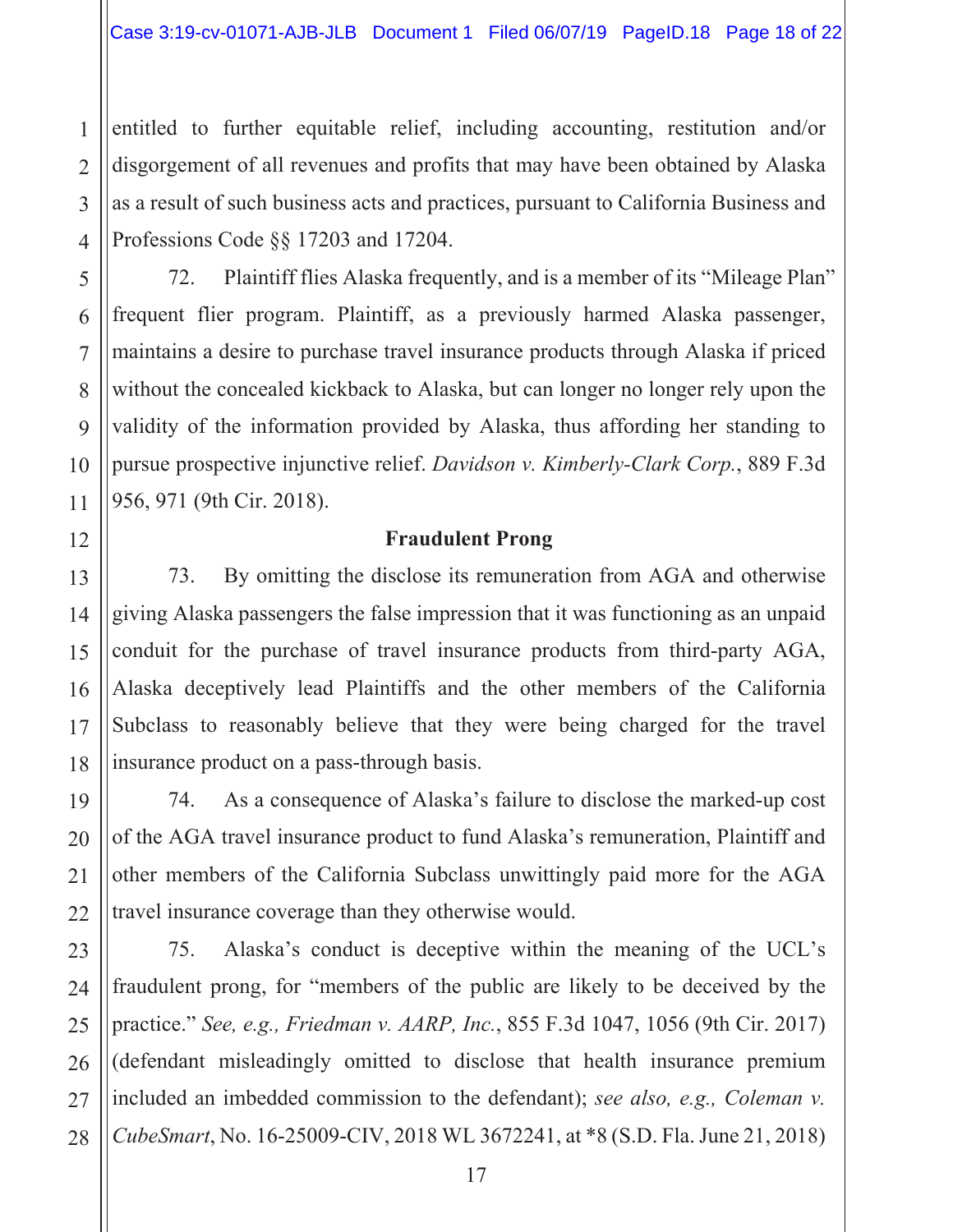(sustaining on motion to dismiss claim under the Florida Deceptive and Unfair  $\mathbf{1}$ Trade Practices Act ("FDUTPA") that defendant created false impression of a  $\overline{2}$ pass-through charge); Latman v. Costa Cruise Lines, N.V., 758 So. 2d 699, 703 3 (Fla. 3d DCA 2000) ("We therefore conclude that where the cruise line bills the  $\overline{4}$ passenger for port charges but keeps part of the money for itself, that is a deceptive practice under FDUTPA.").

Reliance on Alaska's omission with respect to the mark-up on the 76. insurance product to fund the payment to Alaska is reasonably inferred because the substantial undisclosed payment to Alaska is a material fact: a "reasonable man would attach importance to [its] existence or nonexistence in determining his choice of action in the transaction in question." In re Tobacco II Cases, 46 Cal. 4th 298, 327, 207 P.3d 20, 39 (2009); see also id. (whether a misrepresentation is sufficiently material to allow for an inference of reliance "is generally a question of fact unless the fact misrepresented is so obviously unimportant that the jury could not reasonably find that a reasonable man would have been influenced by  $it$ {").

### **Unfair Prong**

77. Alaska engaged in "unfair" business acts or practices by, among other things, failing to disclose to its financial interest in the sale of travel insurance products by AGA, while representing those products as presented, offered, sold, and serviced by AGA. Friedman v. AARP, Inc., 855 F.3d 1047, 1056 (9th Cir. 2017) (it is not, as a matter of law, an "obviously unimportant" consideration for a reasonable purchaser of insurance to know that an undisclosed fee would be collected in addition to -- rather than from -- the actual cost of the insurance)

78. Alaska further engaged in unfair business acts or practices by holding itself out to be an agent of passengers who elected to purchase AGA travel insurance policies, while at the same time receiving undisclosed payments from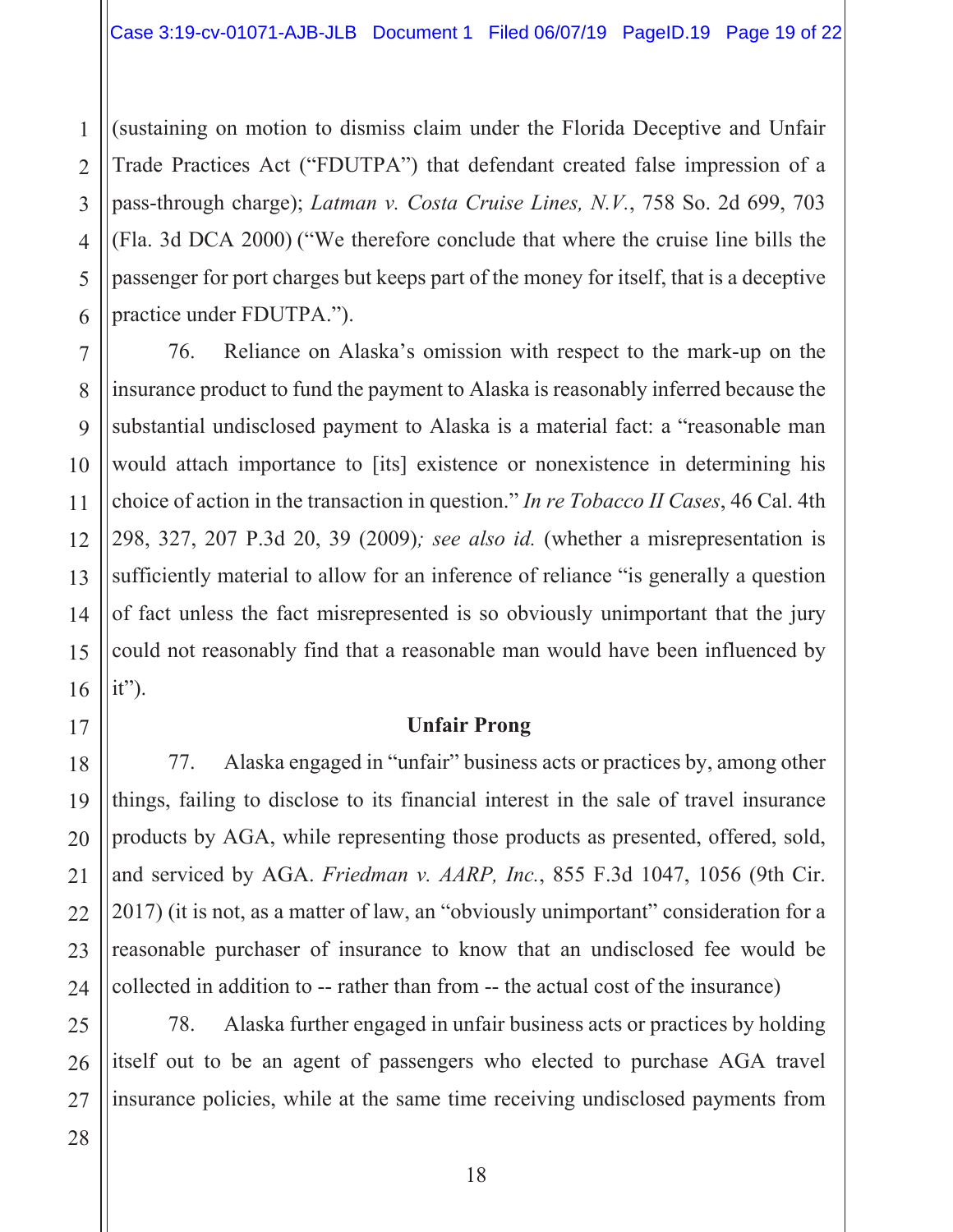AGA on each travel insurance product sold to Plaintiff and the other members of the California Subclass.

79. In the course of conducting business, Alaska has thus committed "unfair" business acts or practices, by which it has been unjustly enriched. Because the utility of Alaska's conduct (zero) is outweighed by the gravity of harm to Plaintiff, other members of the California Subclass, and the competitive market, Alaska's conduct is "unfair" having offended an established public policy. Further, Alaska engaged in immoral, unethical, oppressive, and unscrupulous activities that are reasonably avoidable and substantially injurious to the public at large. There were reasonably available alternatives to further Alaska's legitimate business interests other than the conduct described herein.

80. Plaintiff and the other members of the California Subclass were economically harmed by Alaska's alleged violations of the "unfair" prong of the UCL through their payment of money to acquire the travel insurance products for which Alaska was secretly remunerated. On behalf of herself and all other members of the California Subclass, Plaintiff accordingly seeks relief seeks restitution of the remuneration Alaska received as a consequence of Alaska's violations.

### **PRAYER FOR RELIEF**

WHEREFORE, Plaintiff respectfully requests the following relief:

- Certification of this case as a class action on behalf of the National A. Class and the California Subclass, and certification of Plaintiff as an adequate Class Representative and her counsel as Class Counsel for both the National Class and the California Subclass;
- **B.** Issuance of a Court order finding Alaska in breach of its fiduciary duties owed to Plaintiff and the other members of the National Class;
- $C_{\cdot}$ Issuance of a Court order finding Alaska in violation of the UCL as to Plaintiff and the other members of the California Subclass;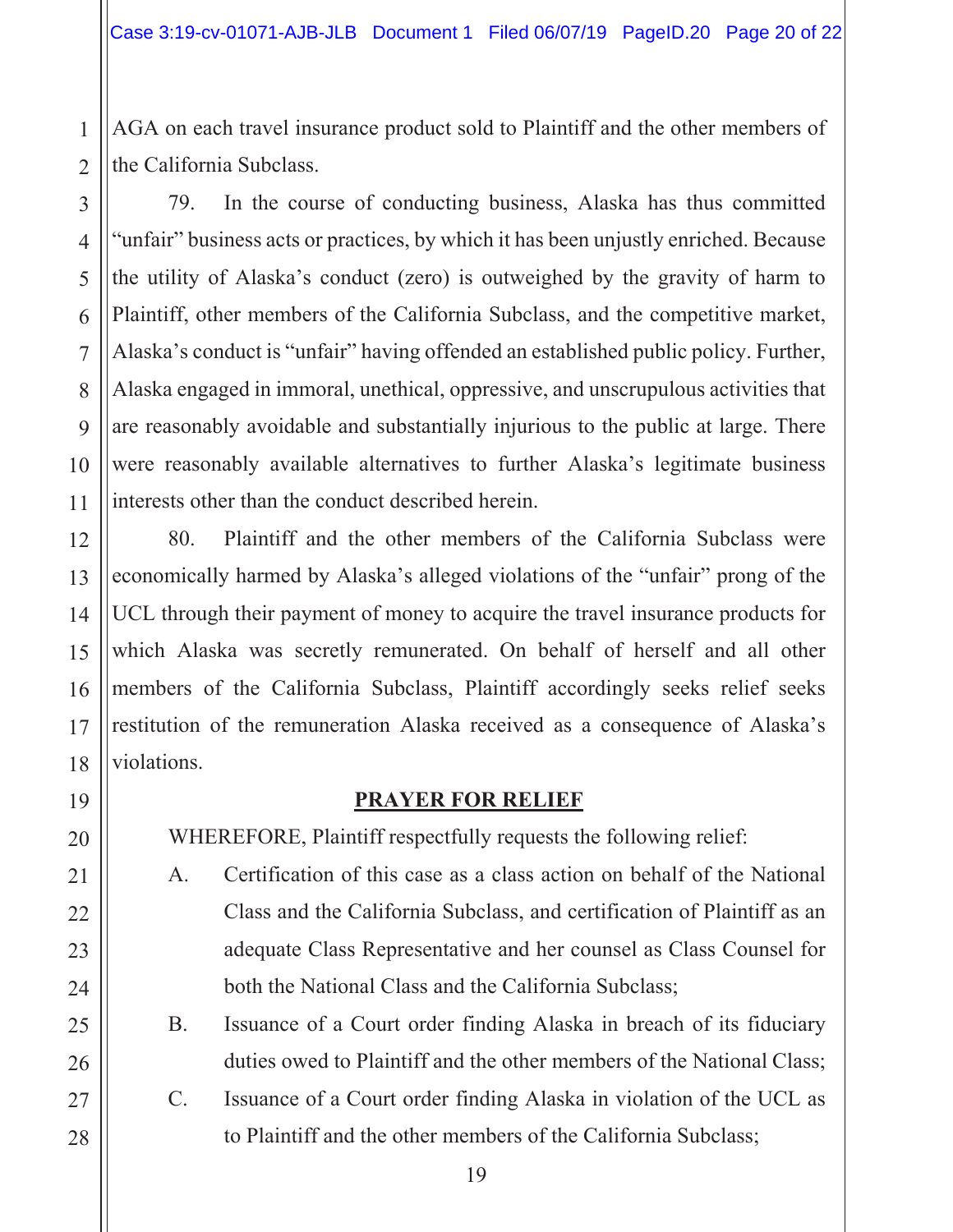| 1              | D.                                                                            | Issuance of a Court order awarding appropriate equitable relief to                 |  |  |  |  |  |
|----------------|-------------------------------------------------------------------------------|------------------------------------------------------------------------------------|--|--|--|--|--|
| $\overline{2}$ |                                                                               | Plaintiff and the other members of the Classes, including injunctive               |  |  |  |  |  |
| 3              |                                                                               | relief precluding Alaska from receiving undisclosed remuneration                   |  |  |  |  |  |
| 4              |                                                                               | and restitution and disgorgement of Alaska's past remuneration                     |  |  |  |  |  |
| 5              |                                                                               | stemming from the sale of travel insurance products;                               |  |  |  |  |  |
| 6              | Ε.                                                                            | An award of costs and reasonable attorneys' fees; and                              |  |  |  |  |  |
| 7              | F.                                                                            | Such other and further relief as this Court finds necessary and proper.            |  |  |  |  |  |
| 8              | <b>JURY TRIAL DEMANDED</b>                                                    |                                                                                    |  |  |  |  |  |
| 9              | Plaintiff demands a trial by jury on all issues so triable as permitted under |                                                                                    |  |  |  |  |  |
| 10             | applicable law.                                                               |                                                                                    |  |  |  |  |  |
| 11             |                                                                               | Dated: June 7, 2019.                                                               |  |  |  |  |  |
| 12             |                                                                               | <b>BONNETT FAIRBOURN FRIEDMAN</b><br>& BALINT, PC                                  |  |  |  |  |  |
| 13             |                                                                               |                                                                                    |  |  |  |  |  |
| 14             |                                                                               | s/ Manfred P. Muecke<br>Manfred P. Muecke (SBN: 222893)                            |  |  |  |  |  |
| 15             |                                                                               | mmuecke $@$ bffb.com                                                               |  |  |  |  |  |
| 16             |                                                                               | Patricia Syverson (SBN: 203111)                                                    |  |  |  |  |  |
|                |                                                                               | psyverson@bffb.com<br>Bonnett Fairbourn Friedman & Balint PC                       |  |  |  |  |  |
| 17             |                                                                               | 600 West Broadway, #900                                                            |  |  |  |  |  |
| 18             |                                                                               | San Diego, CA 92101                                                                |  |  |  |  |  |
| 19             |                                                                               | Telephone: (619) 798-4292                                                          |  |  |  |  |  |
| 20             |                                                                               | Fax: (602) 274-1199                                                                |  |  |  |  |  |
| 21             |                                                                               | Andrew S. Friedman ( <i>Pro Hac Vice</i> pending)                                  |  |  |  |  |  |
| 22             |                                                                               | $a$ friedman $@$ bffb.com<br>Francis J. Balint, Jr. ( <i>Pro Hac Vice</i> pending) |  |  |  |  |  |
| 23             |                                                                               | fbalint@bffb.com                                                                   |  |  |  |  |  |
| 24             |                                                                               | Bonnett Fairbourn Friedman & Balint PC                                             |  |  |  |  |  |
|                |                                                                               | 2325 E. Camelback Road, Suite 300<br>Phoenix, AZ 85016                             |  |  |  |  |  |
| 25             |                                                                               | Tel: (602) 274-1100                                                                |  |  |  |  |  |
| 26             |                                                                               | Fax: (602) 274-1199                                                                |  |  |  |  |  |
| 27             |                                                                               |                                                                                    |  |  |  |  |  |
| 28             |                                                                               |                                                                                    |  |  |  |  |  |
|                |                                                                               |                                                                                    |  |  |  |  |  |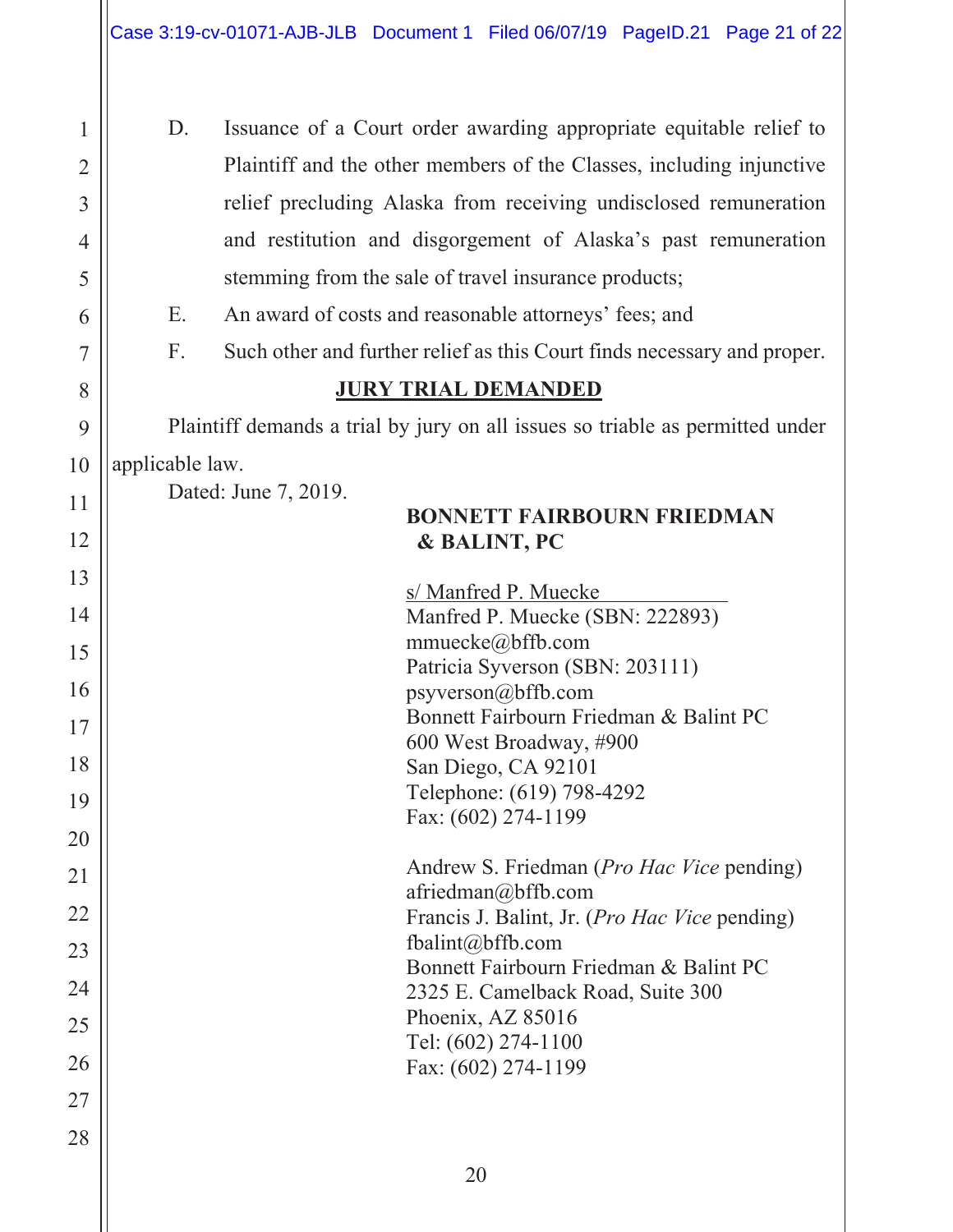| Adam M. Moskowitz (Pro Hac Vice pending)<br>$\mathbf 1$<br>adam@moskowitz-law.com                                                                                                  |  |
|------------------------------------------------------------------------------------------------------------------------------------------------------------------------------------|--|
| $\overline{2}$<br>Howard M. Bushman (Pro Hac Vice pending)<br>howard@moskowitz-law.com<br>$\overline{3}$<br>Joseph M. Kaye (Pro Hac Vice pending)<br>joseph@moskowitz-law.com<br>4 |  |
| THE MOSKOWITZ LAW FIRM, PLLC<br>5<br>2 Alhambra Plaza, Suite 601                                                                                                                   |  |
| 6<br>Coral Gables, FL 33134<br>Telephone: (305) 740-1423                                                                                                                           |  |
| 7<br>8                                                                                                                                                                             |  |
| <b>Attorneys for Plaintiff</b><br>9                                                                                                                                                |  |
| 10                                                                                                                                                                                 |  |
| 11                                                                                                                                                                                 |  |
| 12                                                                                                                                                                                 |  |
| 13                                                                                                                                                                                 |  |
| 14<br>15                                                                                                                                                                           |  |
| 16                                                                                                                                                                                 |  |
| 17                                                                                                                                                                                 |  |
| 18                                                                                                                                                                                 |  |
| 19                                                                                                                                                                                 |  |
| 20                                                                                                                                                                                 |  |
| 21<br>22                                                                                                                                                                           |  |
| 23                                                                                                                                                                                 |  |
| 24                                                                                                                                                                                 |  |
| 25                                                                                                                                                                                 |  |
| 26                                                                                                                                                                                 |  |
| 27                                                                                                                                                                                 |  |
| 28<br>$21\,$                                                                                                                                                                       |  |
|                                                                                                                                                                                    |  |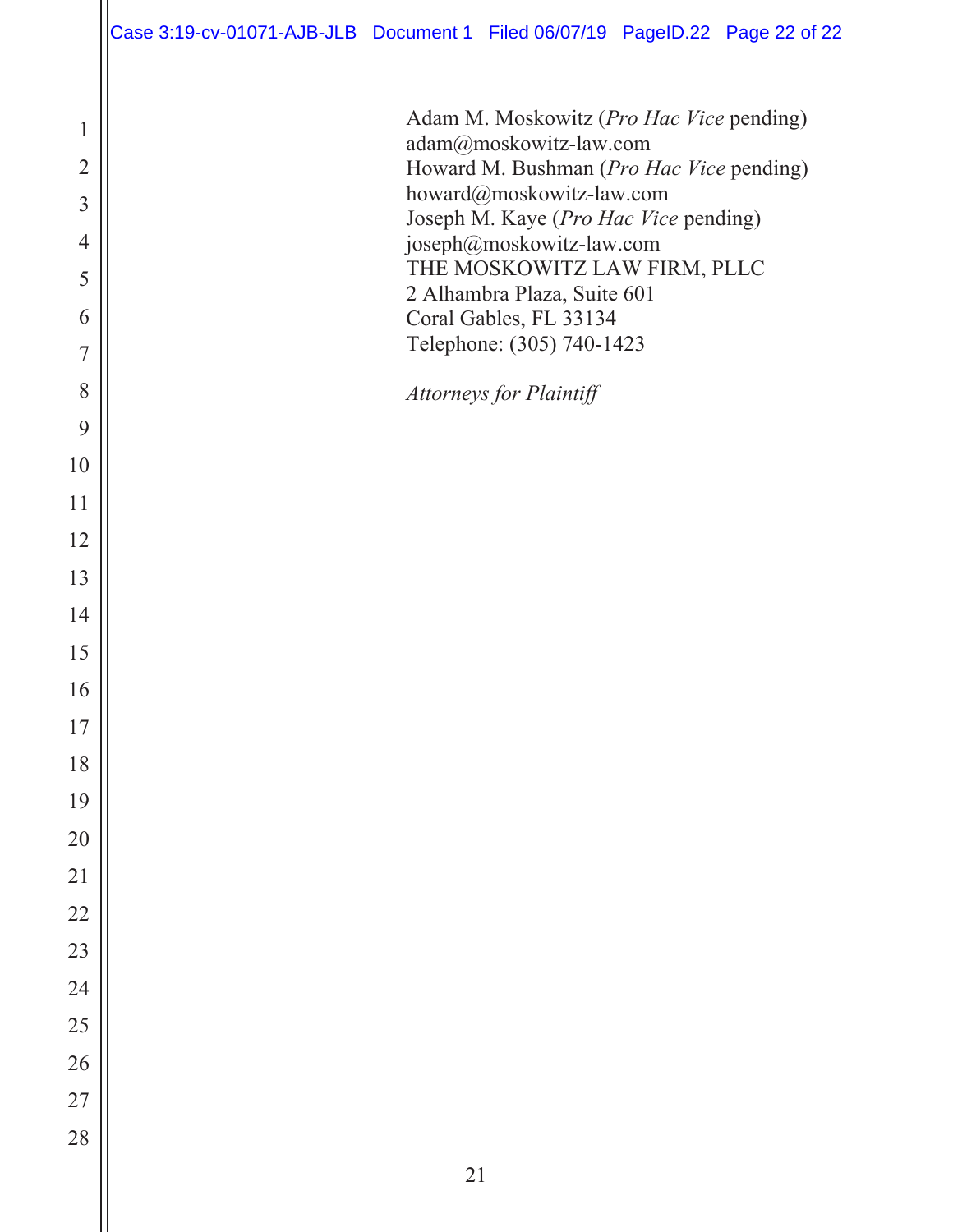# IS 44 (Rev. 06/17) **Case 3:19-cv-01071-AJB-JLB DOCUMER SHEEP** 07/19 PageID.23 Page 1 of 2

The JS 44 civil cover sheet and the information contained herein neither replace nor supplement the filing and service of pleadings or other papers as required by law, except as provided by local rules of court. This form,

| I. (a) PLAINTIFFS<br>ANDREA DURKEE, individually and on behalf of herself and all others<br>similarly situated                                                                                                                                                                                                                                                                                                                                                                                                                                                                                                                                               |                                                                                                                                                                                                                                                                                                                                                                                                                                                                                                                                                                                                                                               |                                                                                                                                                                                                                                                                                                                                                                                                                                                                                                                                                                                                                                                                                           |                  | ALASKA ARLINES, INC., a Delaware Corporation                                                                                                                                                                                                                                                                                                                                                                               |                                                                                                                                                          |                                                                                                                                                                                                                                                                                                                                     |                                                                                                                                                                                                                                                                                                                                                                                                                                                                                                                                                                                                  |                                                                            |                        |
|--------------------------------------------------------------------------------------------------------------------------------------------------------------------------------------------------------------------------------------------------------------------------------------------------------------------------------------------------------------------------------------------------------------------------------------------------------------------------------------------------------------------------------------------------------------------------------------------------------------------------------------------------------------|-----------------------------------------------------------------------------------------------------------------------------------------------------------------------------------------------------------------------------------------------------------------------------------------------------------------------------------------------------------------------------------------------------------------------------------------------------------------------------------------------------------------------------------------------------------------------------------------------------------------------------------------------|-------------------------------------------------------------------------------------------------------------------------------------------------------------------------------------------------------------------------------------------------------------------------------------------------------------------------------------------------------------------------------------------------------------------------------------------------------------------------------------------------------------------------------------------------------------------------------------------------------------------------------------------------------------------------------------------|------------------|----------------------------------------------------------------------------------------------------------------------------------------------------------------------------------------------------------------------------------------------------------------------------------------------------------------------------------------------------------------------------------------------------------------------------|----------------------------------------------------------------------------------------------------------------------------------------------------------|-------------------------------------------------------------------------------------------------------------------------------------------------------------------------------------------------------------------------------------------------------------------------------------------------------------------------------------|--------------------------------------------------------------------------------------------------------------------------------------------------------------------------------------------------------------------------------------------------------------------------------------------------------------------------------------------------------------------------------------------------------------------------------------------------------------------------------------------------------------------------------------------------------------------------------------------------|----------------------------------------------------------------------------|------------------------|
| (b) County of Residence of First Listed Plaintiff<br>San Diego<br>(EXCEPT IN U.S. PLAINTIFF CASES)                                                                                                                                                                                                                                                                                                                                                                                                                                                                                                                                                           |                                                                                                                                                                                                                                                                                                                                                                                                                                                                                                                                                                                                                                               |                                                                                                                                                                                                                                                                                                                                                                                                                                                                                                                                                                                                                                                                                           |                  | County of Residence of First Listed Defendant<br>(IN U.S. PLAINTIFF CASES ONLY)<br>IN LAND CONDEMNATION CASES, USE THE LOCATION OF<br>NOTE:<br>THE TRACT OF LAND INVOLVED.                                                                                                                                                                                                                                                 |                                                                                                                                                          |                                                                                                                                                                                                                                                                                                                                     |                                                                                                                                                                                                                                                                                                                                                                                                                                                                                                                                                                                                  |                                                                            |                        |
| (c) Attorneys (Firm Name, Address, and Telephone Number)<br>Bonnett Fairbourn Friedman & Balint PC, 600 West Broadway, #900,<br>San Diego, CA 92101; 619-798-4292                                                                                                                                                                                                                                                                                                                                                                                                                                                                                            |                                                                                                                                                                                                                                                                                                                                                                                                                                                                                                                                                                                                                                               |                                                                                                                                                                                                                                                                                                                                                                                                                                                                                                                                                                                                                                                                                           |                  | Attorneys (If Known)                                                                                                                                                                                                                                                                                                                                                                                                       |                                                                                                                                                          | '19 CV1071 AJB JLB                                                                                                                                                                                                                                                                                                                  |                                                                                                                                                                                                                                                                                                                                                                                                                                                                                                                                                                                                  |                                                                            |                        |
| II. BASIS OF JURISDICTION (Place an "X" in One Box Only)                                                                                                                                                                                                                                                                                                                                                                                                                                                                                                                                                                                                     |                                                                                                                                                                                                                                                                                                                                                                                                                                                                                                                                                                                                                                               |                                                                                                                                                                                                                                                                                                                                                                                                                                                                                                                                                                                                                                                                                           |                  | <b>III. CITIZENSHIP OF PRINCIPAL PARTIES</b> (Place an "X" in One Box for Plaintiff                                                                                                                                                                                                                                                                                                                                        |                                                                                                                                                          |                                                                                                                                                                                                                                                                                                                                     |                                                                                                                                                                                                                                                                                                                                                                                                                                                                                                                                                                                                  |                                                                            |                        |
| $\Box$ 1 U.S. Government<br>Plaintiff                                                                                                                                                                                                                                                                                                                                                                                                                                                                                                                                                                                                                        | <b>3</b> Federal Question<br>(U.S. Government Not a Party)                                                                                                                                                                                                                                                                                                                                                                                                                                                                                                                                                                                    |                                                                                                                                                                                                                                                                                                                                                                                                                                                                                                                                                                                                                                                                                           |                  | (For Diversity Cases Only)<br><b>PTF</b><br>$\mathbf{\times}$ 1<br>Citizen of This State                                                                                                                                                                                                                                                                                                                                   | <b>DEF</b><br>$\Box$ 1                                                                                                                                   | Incorporated or Principal Place<br>of Business In This State                                                                                                                                                                                                                                                                        | and One Box for Defendant)                                                                                                                                                                                                                                                                                                                                                                                                                                                                                                                                                                       | <b>PTF</b><br>$\Box$ 4                                                     | <b>DEF</b><br>$\Box$ 4 |
| $\Box$ 2 U.S. Government<br>Defendant                                                                                                                                                                                                                                                                                                                                                                                                                                                                                                                                                                                                                        | $\blacktriangleright$ 4 Diversity<br>(Indicate Citizenship of Parties in Item III)                                                                                                                                                                                                                                                                                                                                                                                                                                                                                                                                                            |                                                                                                                                                                                                                                                                                                                                                                                                                                                                                                                                                                                                                                                                                           |                  | Citizen of Another State<br>$\Box$ 2<br>Incorporated and Principal Place<br>$\Box$ 2<br>of Business In Another State                                                                                                                                                                                                                                                                                                       |                                                                                                                                                          |                                                                                                                                                                                                                                                                                                                                     | $\Box$ 5<br>$\Box$ 6                                                                                                                                                                                                                                                                                                                                                                                                                                                                                                                                                                             | $\mathbf{\times}$ 5<br>$\Box$ 6                                            |                        |
|                                                                                                                                                                                                                                                                                                                                                                                                                                                                                                                                                                                                                                                              |                                                                                                                                                                                                                                                                                                                                                                                                                                                                                                                                                                                                                                               |                                                                                                                                                                                                                                                                                                                                                                                                                                                                                                                                                                                                                                                                                           |                  | Citizen or Subject of a<br>$\Box$ 3<br>Foreign Country                                                                                                                                                                                                                                                                                                                                                                     |                                                                                                                                                          | $\Box$ 3 Foreign Nation                                                                                                                                                                                                                                                                                                             |                                                                                                                                                                                                                                                                                                                                                                                                                                                                                                                                                                                                  |                                                                            |                        |
| <b>IV. NATURE OF SUIT</b> (Place an "X" in One Box Only)<br><b>CONTRACT</b>                                                                                                                                                                                                                                                                                                                                                                                                                                                                                                                                                                                  |                                                                                                                                                                                                                                                                                                                                                                                                                                                                                                                                                                                                                                               | <b>TORTS</b>                                                                                                                                                                                                                                                                                                                                                                                                                                                                                                                                                                                                                                                                              |                  | <b>FORFEITURE/PENALTY</b>                                                                                                                                                                                                                                                                                                                                                                                                  |                                                                                                                                                          | Click here for: Nature of Suit Code Descriptions.<br><b>BANKRUPTCY</b>                                                                                                                                                                                                                                                              |                                                                                                                                                                                                                                                                                                                                                                                                                                                                                                                                                                                                  | <b>OTHER STATUTES</b>                                                      |                        |
| $\Box$ 110 Insurance<br>$\Box$ 120 Marine<br>$\Box$ 130 Miller Act<br>$\Box$ 140 Negotiable Instrument<br>$\Box$ 150 Recovery of Overpayment<br>& Enforcement of Judgment<br>151 Medicare Act<br>$\Box$ 152 Recovery of Defaulted<br><b>Student Loans</b><br>(Excludes Veterans)<br>$\Box$ 153 Recovery of Overpayment<br>of Veteran's Benefits<br>$\Box$ 160 Stockholders' Suits<br>190 Other Contract<br>195 Contract Product Liability<br>$\Box$ 196 Franchise<br><b>REAL PROPERTY</b><br>210 Land Condemnation<br>220 Foreclosure<br>230 Rent Lease & Ejectment<br>240 Torts to Land<br>$\Box$ 245 Tort Product Liability<br>290 All Other Real Property | <b>PERSONAL INJURY</b><br>$\Box$ 310 Airplane<br>315 Airplane Product<br>Liability<br>$\Box$ 320 Assault, Libel &<br>Slander<br>330 Federal Employers'<br>Liability<br>$\Box$ 340 Marine<br>345 Marine Product<br>Liability<br>350 Motor Vehicle<br>□ 355 Motor Vehicle<br><b>Product Liability</b><br>360 Other Personal<br>Injury<br>$\Box$ 362 Personal Injury -<br>Medical Malpractice<br><b>CIVIL RIGHTS</b><br>$\Box$ 440 Other Civil Rights<br>$\Box$ 441 Voting<br>$\Box$ 442 Employment<br>$\Box$ 443 Housing/<br>Accommodations<br>445 Amer. w/Disabilities -<br>Employment<br>446 Amer. w/Disabilities -<br>Other<br>448 Education | PERSONAL INJURY<br>365 Personal Injury -<br>Product Liability<br>367 Health Care/<br>Pharmaceutical<br>Personal Injury<br>Product Liability<br>368 Asbestos Personal<br><b>Injury Product</b><br>Liability<br>PERSONAL PROPERTY<br>370 Other Fraud<br>$\Box$ 371 Truth in Lending<br>380 Other Personal<br>Property Damage<br>385 Property Damage<br>Product Liability<br><b>PRISONER PETITIONS</b><br><b>Habeas Corpus:</b><br>1463 Alien Detainee<br>510 Motions to Vacate<br>Sentence<br>□ 530 General<br>$\Box$ 535 Death Penalty<br>Other:<br>$\Box$ 540 Mandamus & Other<br>$\Box$ 550 Civil Rights<br>555 Prison Condition<br>560 Civil Detainee -<br>Conditions of<br>Confinement |                  | 5 625 Drug Related Seizure<br>of Property 21 USC 881<br>$\Box$ 690 Other<br><b>LABOR</b><br>710 Fair Labor Standards<br>Act<br>720 Labor/Management<br>Relations<br>740 Railway Labor Act<br>751 Family and Medical<br>Leave Act<br>790 Other Labor Litigation<br>791 Employee Retirement<br>Income Security Act<br><b>IMMIGRATION</b><br>$\Box$ 462 Naturalization Application<br>$\Box$ 465 Other Immigration<br>Actions | 423 Withdrawal<br>$\Box$ 820 Copyrights<br>□ 830 Patent<br>□ 840 Trademark<br>$\Box$ 861 HIA (1395ff)<br>□ 864 SSID Title XVI<br>$\Box$ 865 RSI (405(g)) | 158 122 Appeal 28 USC 158<br>28 USC 157<br><b>PROPERTY RIGHTS</b><br>335 Patent - Abbreviated<br>New Drug Application<br><b>SOCIAL SECURITY</b><br>$\Box$ 862 Black Lung (923)<br>$\Box$ 863 DIWC/DIWW (405(g))<br><b>FEDERAL TAX SUITS</b><br>7 870 Taxes (U.S. Plaintiff<br>or Defendant)<br>□ 871 IRS-Third Party<br>26 USC 7609 | 375 False Claims Act<br>$\Box$ 376 Qui Tam (31 USC<br>3729(a)<br>$\Box$ 400 State Reapportionment<br>$\Box$ 410 Antitrust<br>$\Box$ 430 Banks and Banking<br>□ 450 Commerce<br>$\Box$ 460 Deportation<br>$\Box$ 470 Racketeer Influenced and<br>480 Consumer Credit<br>□ 490 Cable/Sat TV<br>$\Box$ 850 Securities/Commodities/<br>Exchange<br>1 890 Other Statutory Actions<br>□ 891 Agricultural Acts<br>□ 893 Environmental Matters<br>□ 895 Freedom of Information<br>Act<br>$\Box$ 896 Arbitration<br>□ 899 Administrative Procedure<br>□ 950 Constitutionality of<br><b>State Statutes</b> | Corrupt Organizations<br>Act/Review or Appeal of<br><b>Agency Decision</b> |                        |
| V. ORIGIN (Place an "X" in One Box Only)                                                                                                                                                                                                                                                                                                                                                                                                                                                                                                                                                                                                                     |                                                                                                                                                                                                                                                                                                                                                                                                                                                                                                                                                                                                                                               |                                                                                                                                                                                                                                                                                                                                                                                                                                                                                                                                                                                                                                                                                           |                  |                                                                                                                                                                                                                                                                                                                                                                                                                            |                                                                                                                                                          |                                                                                                                                                                                                                                                                                                                                     |                                                                                                                                                                                                                                                                                                                                                                                                                                                                                                                                                                                                  |                                                                            |                        |
| $\boxtimes$ 1 Original<br>Proceeding                                                                                                                                                                                                                                                                                                                                                                                                                                                                                                                                                                                                                         | $\square$ 2 Removed from<br>$\Box$ 3<br><b>State Court</b>                                                                                                                                                                                                                                                                                                                                                                                                                                                                                                                                                                                    | Remanded from<br>Appellate Court                                                                                                                                                                                                                                                                                                                                                                                                                                                                                                                                                                                                                                                          |                  | $\Box$ 4 Reinstated or<br>$\Box$ 5 Transferred from<br>Reopened<br>(specify)                                                                                                                                                                                                                                                                                                                                               | Another District                                                                                                                                         | $\Box$ 6 Multidistrict<br>Litigation -<br>Transfer                                                                                                                                                                                                                                                                                  |                                                                                                                                                                                                                                                                                                                                                                                                                                                                                                                                                                                                  | $\Box$ 8 Multidistrict<br>Litigation -<br>Direct File                      |                        |
| VI. CAUSE OF ACTION                                                                                                                                                                                                                                                                                                                                                                                                                                                                                                                                                                                                                                          | 28 U.SC. Sec. 1332<br>Brief description of cause:                                                                                                                                                                                                                                                                                                                                                                                                                                                                                                                                                                                             |                                                                                                                                                                                                                                                                                                                                                                                                                                                                                                                                                                                                                                                                                           |                  | Cite the U.S. Civil Statute under which you are filing (Do not cite jurisdictional statutes unless diversity):<br>Recover damages concerning travel insurance pricing non-disclosures against Defendant                                                                                                                                                                                                                    |                                                                                                                                                          |                                                                                                                                                                                                                                                                                                                                     |                                                                                                                                                                                                                                                                                                                                                                                                                                                                                                                                                                                                  |                                                                            |                        |
| VII. REQUESTED IN<br>⊠<br>CHECK IF THIS IS A CLASS ACTION<br>UNDER RULE 23, F.R.Cv.P.<br><b>COMPLAINT:</b>                                                                                                                                                                                                                                                                                                                                                                                                                                                                                                                                                   |                                                                                                                                                                                                                                                                                                                                                                                                                                                                                                                                                                                                                                               |                                                                                                                                                                                                                                                                                                                                                                                                                                                                                                                                                                                                                                                                                           | <b>DEMAND \$</b> |                                                                                                                                                                                                                                                                                                                                                                                                                            | CHECK YES only if demanded in complaint:<br><b>JURY DEMAND:</b>                                                                                          | $\boxtimes$ Yes                                                                                                                                                                                                                                                                                                                     | $\Box$ No                                                                                                                                                                                                                                                                                                                                                                                                                                                                                                                                                                                        |                                                                            |                        |
| VIII. RELATED CASE(S)<br>(See instructions):<br><b>IF ANY</b><br><b>JUDGE</b>                                                                                                                                                                                                                                                                                                                                                                                                                                                                                                                                                                                |                                                                                                                                                                                                                                                                                                                                                                                                                                                                                                                                                                                                                                               |                                                                                                                                                                                                                                                                                                                                                                                                                                                                                                                                                                                                                                                                                           |                  |                                                                                                                                                                                                                                                                                                                                                                                                                            | DOCKET NUMBER                                                                                                                                            |                                                                                                                                                                                                                                                                                                                                     |                                                                                                                                                                                                                                                                                                                                                                                                                                                                                                                                                                                                  |                                                                            |                        |
| <b>DATE</b><br>06/07/2019                                                                                                                                                                                                                                                                                                                                                                                                                                                                                                                                                                                                                                    |                                                                                                                                                                                                                                                                                                                                                                                                                                                                                                                                                                                                                                               | SIGNATURE OF ATTORNEY OF RECORD<br>s/ Manfred P. Muecke                                                                                                                                                                                                                                                                                                                                                                                                                                                                                                                                                                                                                                   |                  |                                                                                                                                                                                                                                                                                                                                                                                                                            |                                                                                                                                                          |                                                                                                                                                                                                                                                                                                                                     |                                                                                                                                                                                                                                                                                                                                                                                                                                                                                                                                                                                                  |                                                                            |                        |
| <b>FOR OFFICE USE ONLY</b>                                                                                                                                                                                                                                                                                                                                                                                                                                                                                                                                                                                                                                   |                                                                                                                                                                                                                                                                                                                                                                                                                                                                                                                                                                                                                                               |                                                                                                                                                                                                                                                                                                                                                                                                                                                                                                                                                                                                                                                                                           |                  |                                                                                                                                                                                                                                                                                                                                                                                                                            |                                                                                                                                                          |                                                                                                                                                                                                                                                                                                                                     |                                                                                                                                                                                                                                                                                                                                                                                                                                                                                                                                                                                                  |                                                                            |                        |
| <b>RECEIPT#</b>                                                                                                                                                                                                                                                                                                                                                                                                                                                                                                                                                                                                                                              | <b>AMOUNT</b>                                                                                                                                                                                                                                                                                                                                                                                                                                                                                                                                                                                                                                 | <b>APPLYING IFP</b>                                                                                                                                                                                                                                                                                                                                                                                                                                                                                                                                                                                                                                                                       |                  | <b>JUDGE</b>                                                                                                                                                                                                                                                                                                                                                                                                               |                                                                                                                                                          | MAG. JUDGE                                                                                                                                                                                                                                                                                                                          |                                                                                                                                                                                                                                                                                                                                                                                                                                                                                                                                                                                                  |                                                                            |                        |